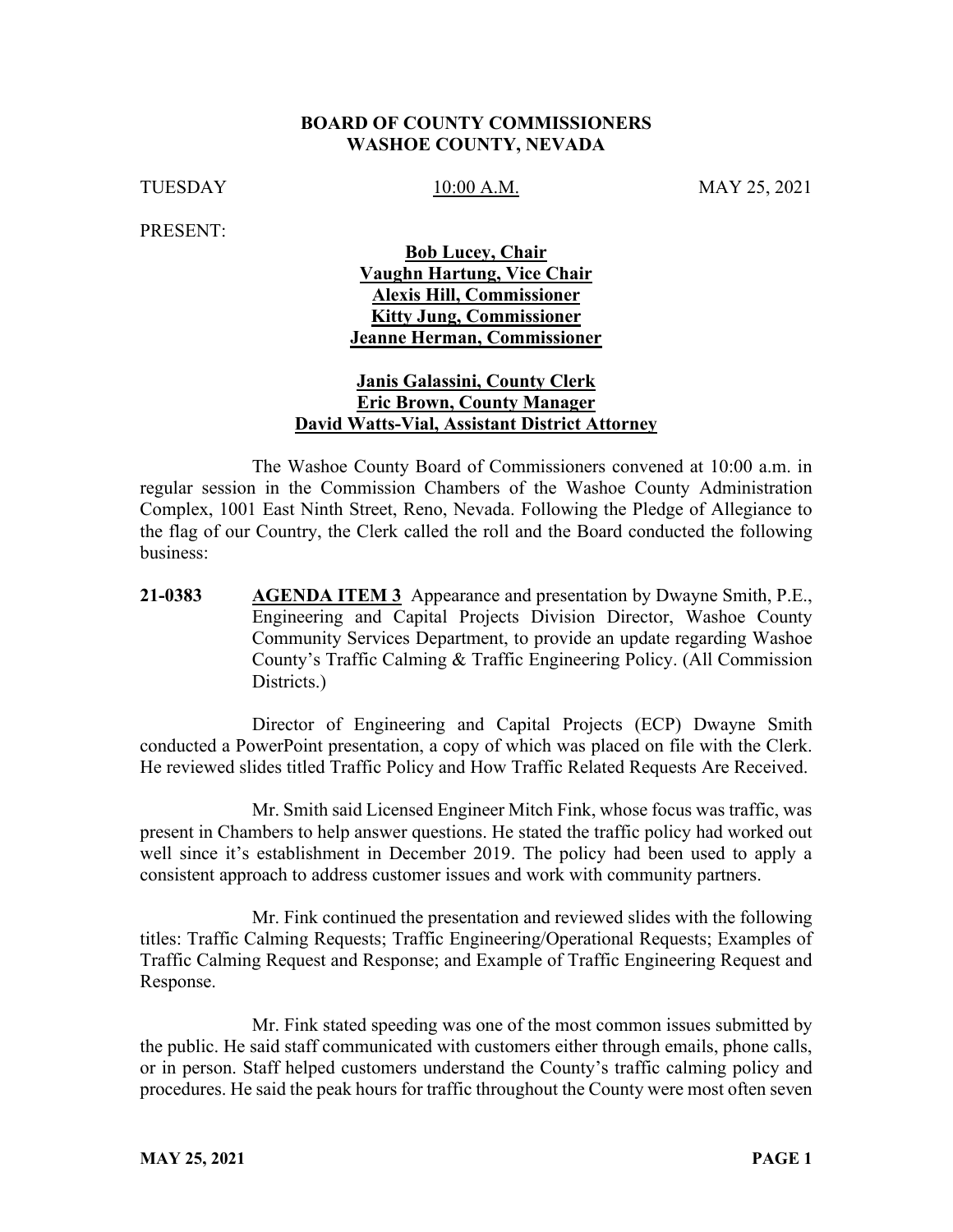to nine in the morning and three to six in the afternoon. He indicated collaborating with the Sheriff's Office (SO) had been an effective tool for dealing with speeding issues. In some cases, the SO provided radar trailers which helped drivers to slow down when they saw the visual impact, similar to a radar feedback sign. Other traffic calming measures included speed cushions, additional speed limit signs, and striping to narrow the road. He said requests were ranked based on the traffic policy with school zones being one of the biggest priorities.

Mr. Fink stated the response to traffic engineering requests was similar to that of traffic calming requests. Staff worked with customers to understand the policy and procedures for evaluating requests. He said there was some overlap between traffic calming and traffic engineering. Some of the mitigation measures used for traffic engineering included installation of additional signage, striping, and installation of rapid flasher beacons at crosswalks which were highly effective. He reviewed two examples of traffic calming and traffic engineering projects.

Mr. Smith continued the presentation and reviewed a slide entitled Summary. He expressed appreciation for the use of Washoe311 to receive traffic requests, allowing staff to track requests accurately.

Vice Chair Hartung stated he understood the reliance on the Manual on Uniform Traffic Control Devices (MUTCD), but he thought those municipal codes did not always apply. As an example, he noted municipal codes were used to determine average daily trips for multi-family homes which were estimated to generate less traffic, but they created more traffic in an area such as Spanish Springs where public transit was not available. He noted the use of the SO to help mitigate speeding only worked while a deputy was present, so it was a temporary solution. He asked whether the Nevada Department of Transportation had crash data for residential streets. Mr. Smith responded it did. He said staff used all sources of information when performing an analysis of a traffic concern. He stated that best practices based on guidance documents such as the MUTCD were used to achieve a uniform approach, but there were situations when best judgement was required for a particular issue. Vice Chair Hartung pointed out replacing a two-way stop with a fourway stop on East Sky Ranch Boulevard resolved safety concerns.

Vice Chair Hartung mentioned he and Chair Lucey devised a plan to procure additional funding from the Regional Transportation Commission through a type of safe-street program. He said there was approximately \$200,000 in that pool of money which could be used to resolve some of the existing street safety issues. He noted he had been requesting a four-way stop at the intersection of Dolores Drive and Erin Drive because of speeding on that residential road. He mentioned there were no sidewalks or ditches along Dolores Drive and children were present because it was residential. He urged staff to find a way to help slow drivers down. He approved the calming measures implemented near Pinecrest Academy but noted there were speeding concerns on that road long before the school was built there. He beseeched staff to find a way to be proactive instead of reactive when addressing traffic safety issues. He thought developing an innovative policy to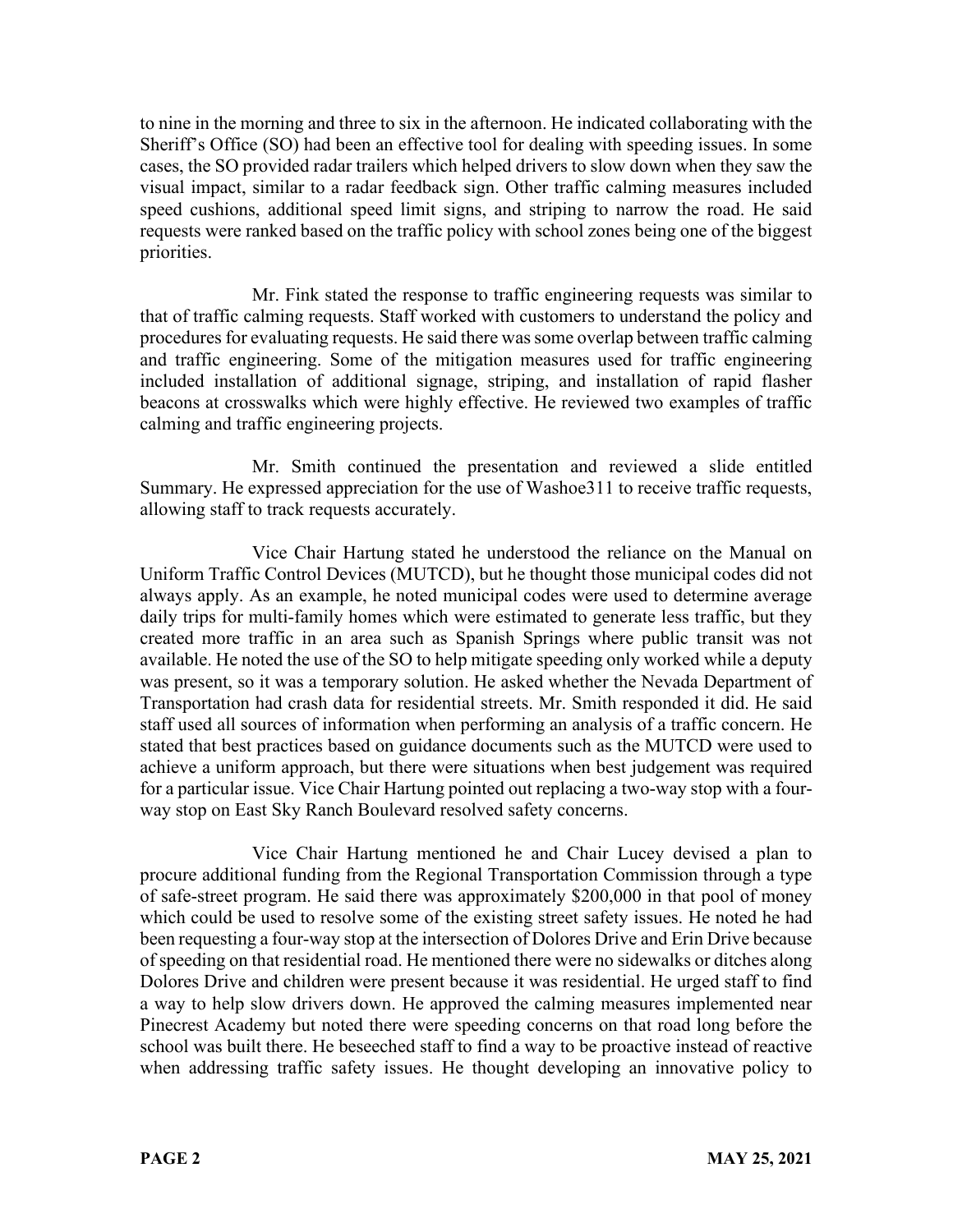address issues in a proactive manner would best serve the public. He looked forward to working with staff to address these traffic safety concerns.

Commissioner Hill thanked Mr. Smith and Mr. Fink for the presentation and for the work they had been doing, particularly in the Incline Village area. She was thankful for the speed reduction on Country Club Drive. She stated the community had noted the difference. She asked for more information about what staff decided was really important and the available budget. She thought the Board needed to find more funding sources if a lack of funding was the primary obstacle to addressing traffic issues. She asked whether speed notifiers were used in streets where installing speed bumps was not advisable. Mr. Fink replied yes, radar feedback signs were part of the inventory for speed reduction. He said they had been shown to reduce speeds by two to two and a half miles per hour. Commissioner Hill approved of their use. She reiterated her request for additional information about the budget versus pending requests and she wanted to know about the backlog of pending requests.

Mr. Smith acknowledged funding was always a challenge. He expressed appreciation for the additional \$200,000 for Fiscal Year 22 to help with traffic calming. He said the typical budget of \$50,000 per year was used up quickly, so staff had been creative when utilizing funds. He noted the school zone on Zolezzi Lane had been accomplished through a public/private partnership with the developer and the Washoe County School District. The developer agreed to contribute funds above and beyond what was required for the development agreement. He stated staff looked for other opportunities to leverage the budget through similar partnerships, but that did not minimize the need for a strong budget. He said staff would be happy to review a comprehensive priority sheet and cost estimates with the Commissioners. Commissioner Hill said she would find that helpful. She mentioned her wish to place a sidewalk on Plumas Street and Urban Road. She hoped to work with the City of Reno to complete that project.

Commissioner Herman opined this was a great start, but the conversation needed to be ongoing. She said her district probably had the most road miles so accordingly there were many concerns. She concurred with other Commissioners' statements about the need to prevent accidents. She suggested more signage when a speed reader was in use. She thanked staff for the work they had done.

Commissioner Jung asked whether new requests to Washoe311 were sent directly to the Roads Division. Mr. Smith responded operation requests, such as snow plowing, were sent directly to the Roads Division but traffic related calls were forwarded to ECP. Commissioner Jung mentioned she investigated complaints about Washoe311 the prior year and found there were some departments who were not communicating with Washoe311. She said the Roads Division was one of those departments and they even had their own case numbers for requests received through Washoe311. She asked for a report either demonstrating the operational silos had been mitigated or providing the Board with recommendations for ensuring that all departments would respond to Washoe311 so the requests could be tracked successfully.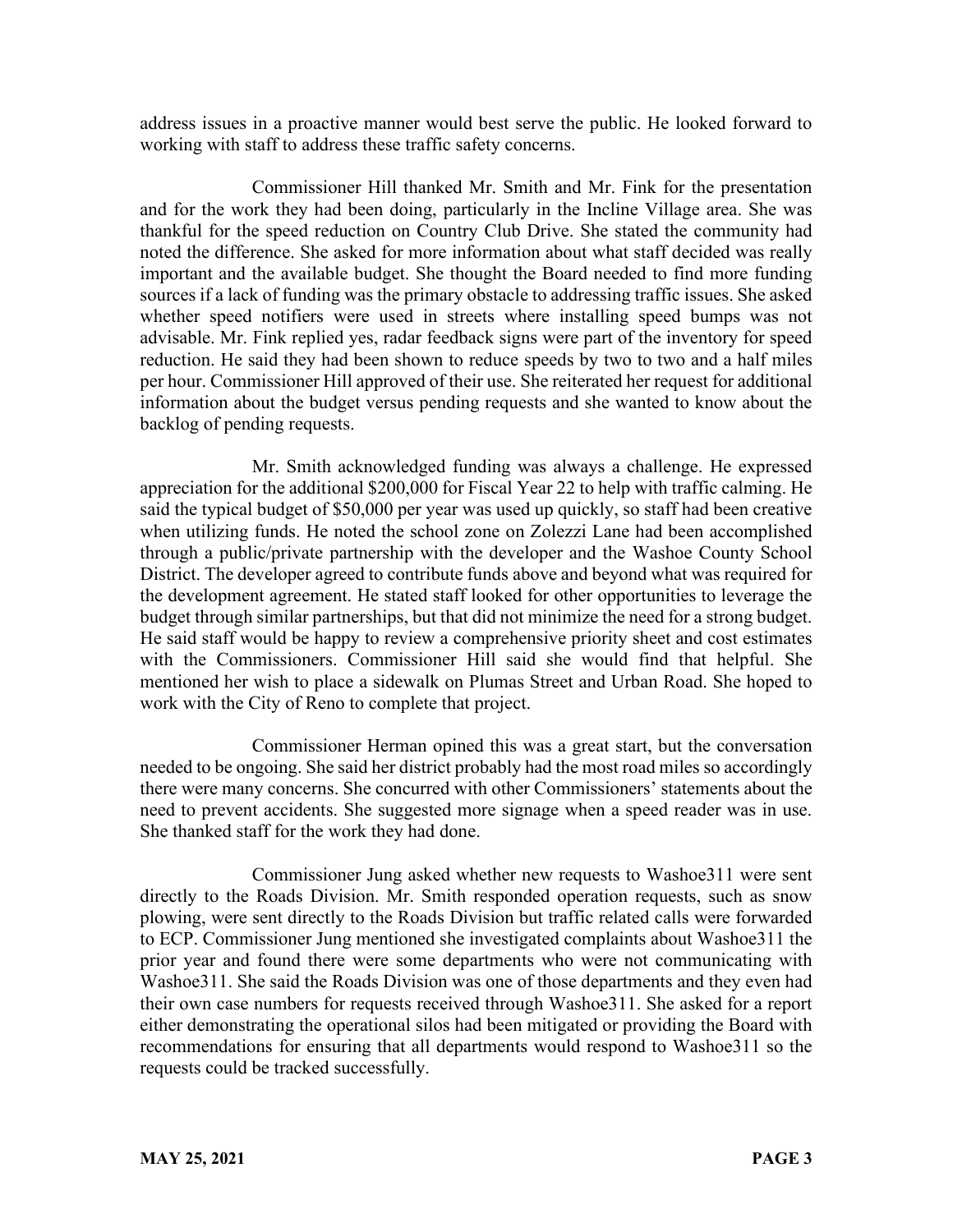Commissioner Jung asked who was responsible for confirming that all development conditions were met. Mr. Smith replied the process would depend on the type of infrastructure, but the Chief of Inspections and his team would inspect roads associated with a new development. Commissioner Jung requested a presentation about the inspection process and who was responsible for ensuring every condition for a development was met. She mentioned the City of Reno did not have anyone responsible for inspecting developments when she worked there between 2004 and 2007. A developer could promise infrastructure but might not deliver if there was nobody responsible for ensuring they did. She agreed with Vice Chair Hartung's statements about the need for standardized road evaluations to consider specific situations. The traffic issues in areas such as Spanish Springs were the result of sprawl and the lack of regional transportation which required everyone to have a car. She reiterated the need for built-in integrity for the development conditions required by the Board and accountability for developers. She asserted developers were not consistently monitored to ensure the conditions required by the Board were implemented.

In response to Vice Chair Hartung and Commissioner Hill's comments, Commissioner Jung thought policy decisions were often made at the staff level when they really needed to be brought before the Board. She referred to the 35 requests Commissioner Hill mentioned, for which the determination of no action required was made based on a guidebook. She believed those determinations were sometimes political questions. She thought ECP could do a better job of conferring with the Commissioner elected for an area to determine whether the guidelines and constituent feedback coincided or to ask for additional funds if needed. She acknowledged the culture was established with a prior leadership and Board. She thought staff should come to the Commissioners to ask for revenue or resources needed to accomplish goals determined by the Board. She thought this was the time for staff to work with County Manager Eric Brown to help the Board prioritize issues in either the next budget cycle or the current cycle. She noted the Commissioners had discretionary funds which could be used to resolve issues in their districts. She expressed dismay that Vice Chair Hartung had been adamantly requesting a stop sign for eight years without success. She thought that pointed to a disconnect between staff and policy makers, and she wanted to review the process. She mistrusted the use of Washoe311 because department heads could decide not to respond to reports, which she believed was a dereliction of duty. She appreciated the presentation and Vice Chair Hartung's focus on finding creative solutions. She asserted the Board could find money for anything if it was a priority. She noted the Commissioners would receive an infusion of discretionary funding on July 1, so staff might want to speak to Commissioners who had traffic calming and engineering needs in their districts. She suggested the Commissioners should present issues to the Board as well. She reiterated staff needed to present suggestions regarding policy decisions to the Board.

Vice Chair Hartung said he misstated when he referred to the MUDTC, he intended to say the MUTCD. He referenced the MUTCD because projects such as apartments would increase traffic and traffic infractions as a result. He asked whether the County worked with complete street policies to make residential streets safer for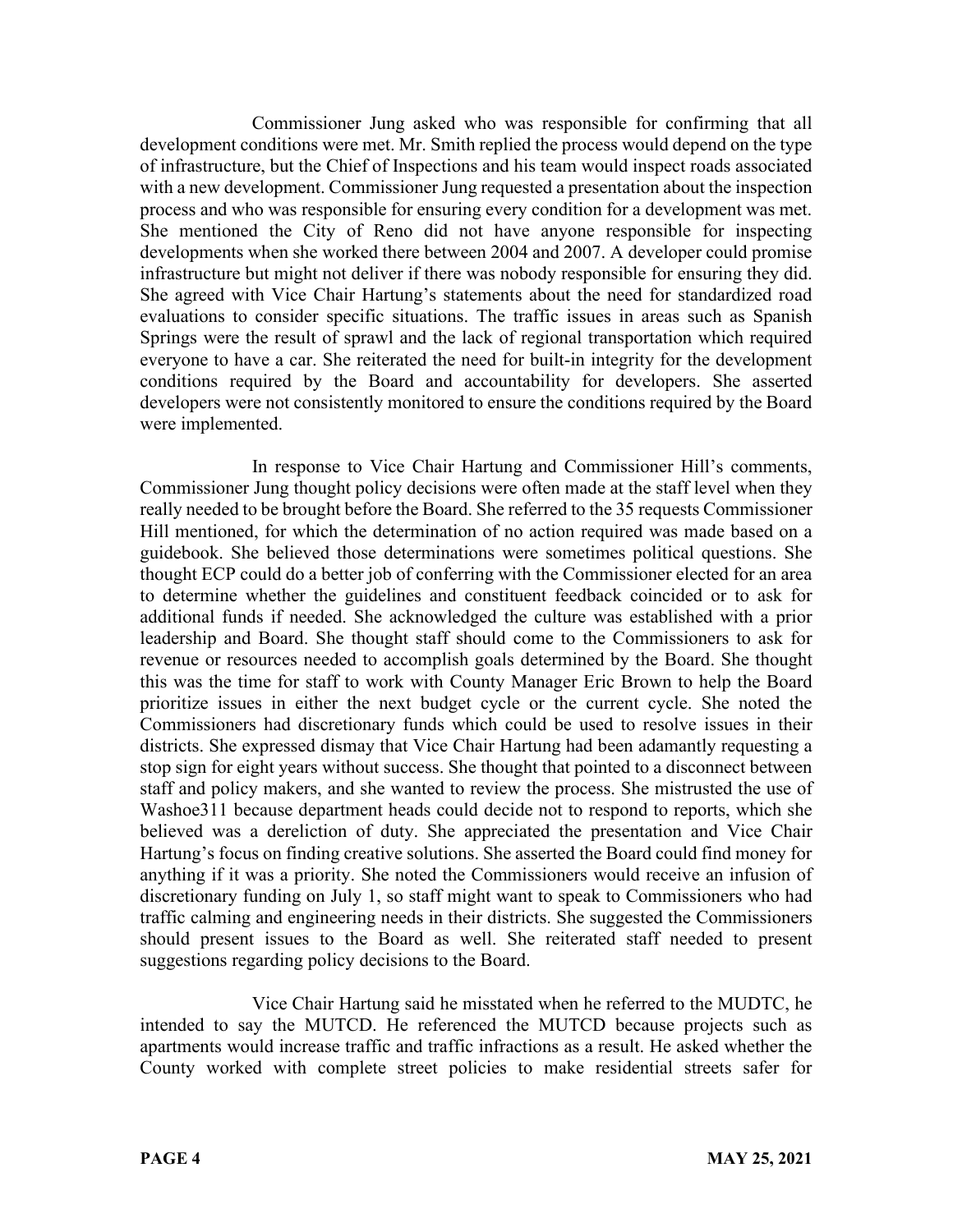multimodal use. Mr. Smith replied yes, ECP did that in a variety of ways through new development conditioning and grant programs.

Chair Lucey noted the Commissioners had many comments because receiving more than 100 requests since January 1, 2020 was pretty significant. He said residents who paid their property taxes had expectations about the safety and security of their life and property. He stated the County was service-based and it needed to start delivering on some of these issues. He thought having staff indicate the ECP only had enough funding to address a quarter of the traffic requests was problematic. He agreed with Commissioner Jung's statement that some of these issues needed to be presented to the Board. He suggested ECP staff compile a prioritized list for each district based on requests and the needs of the community. Staff could then meet with each Commissioner and with Mr. Brown quarterly or semi-annually to decide how best to fund the most pressing issues. He agreed with Vice Chair Hartung's statement about policies from standardized guidebooks not applying to every situation. Similarly, the Board could not write policies which would apply to everyone who lived in Washoe County. He thought policy should be reviewed annually like budgets were reviewed each year. He noted every Commissioner wanted to have more in-depth conversations with ECP because, for every 100 requests submitted through Washoe311, each Commissioner received approximately the same number of requests directly from constituents. He asserted traffic issues were the most prevalent thing constituents dealt with in the community. He reiterated other Commissioners' comments about the need to be more proactive when addressing traffic concerns because the siloed approach was not resolving issues effectively. He thanked staff for the presentation.

Mr. Smith thanked Chair Lucey and the other Commissioners for the feedback and support. He acknowledged traffic was complicated and it was a sensitive subject. He stated staff would arrange meetings with the Commissioners and Mr. Brown.

#### **21-0384 AGENDA ITEM 4** Public Comment.

Ms. Elise Weatherly thanked the Board for reinstating her faith. She spoke about taking action, her brother, trust, listening to people in the community, her broken glasses, and being pulled over by a police officer.

Ms. Marie King asked why the public was required to go through the security scan to enter Chambers, but they could enter the building any other time without going through a scan. She thought elected representatives should only represent the public for a limited time.

Ms. Patty Toone said she entered the building through a separate entrance and she was scanned, physically patted down, her temperature was taken, and her personal belongings were searched. She noted she had an exemption from wearing a mask, her personal medical history was her own, and she was a law-abiding citizen. She expressed confusion about why there were security measures for entering Chambers but not for the rest of the offices in the building. She felt it was a form of discrimination.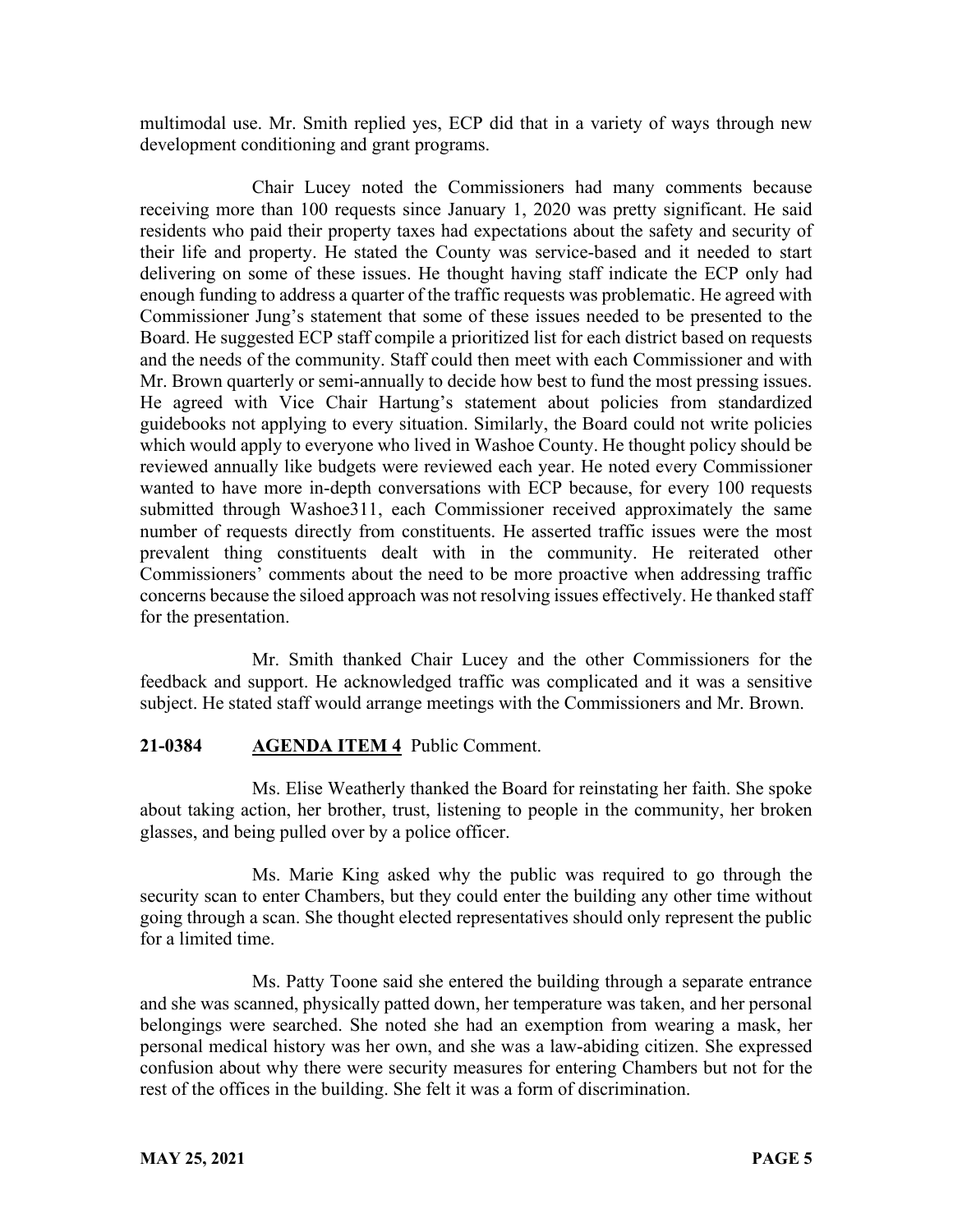Ms. Cindy Martinez opined the number of COVID-19 (C19) cases showed there was no state of emergency in Washoe County. She believed the Board had been derelict in its duty to disseminate information about preventative health measures. She said the Board's solution had been to promote experimental inoculations for C19. She demanded the Board ban vaccine passports, vaccine verifications, and any means of compelling citizens to disclose private health records. She urged the Commissioners to audit classes in American History and Government and study the Constitution, the Bill of Rights, and the Federalist Papers.

Ms. Kaylynn Sutton said it had been difficult to understand staff in Chambers because of face masks and noted her friends disliked wearing them. She said her dad was unable to attend meetings for the Board of County Commissioners or the Washoe County School Board because of work. She wanted everyone to stop wearing masks because all they did was make people sick.

Ms. Melanie Sutton displayed a handout she received when entering Chambers. She expressed frustration because her integrity and patriotism had been questioned. She asserted the C19 vaccine was not a vaccine and it had not been approved by the Food and Drug Administration (FDA). She said it was an experimental drug and the FDA would never have approved the shot as a vaccine. She refused to be part of a drug experiment and expressed concern about the drug's effect on a person's natural immunities.

Ms. Deena Lane read a passage from *The Bible*. She asked the Board to lift the emergency edict for Washoe County and open at 100 percent. She asked the Commissioners to consider the effects of the restrictions on children, many of whom were not in school, failing in school, and depressed.

Ms. Rita Pepi expressed gladness to hear something was being done about the speeding issues in Cold Springs. She supported removing the public health emergency from Washoe County. She felt requiring people to get the C19 vaccine was unfair because it was an experimental drug. She spoke about her 10-year-old grandson's concerns about wearing a mask and his opinions about the C19 vaccine. She hoped the vaccine would not be administered to children.

Mr. Kenji Otto thanked County staff and Commissioner Herman for attending the Silver Knolls Community Organization meeting the prior Saturday, which he described as productive and well-attended. He thanked Digital Communications Supervisor Tami Cummings and Communications Director Nancy Leuenhagen for their help with the meeting. He expressed interest in working with County staff on establishing a gun range. He spoke about Nevada Revised Statute 306, the Washoe County Roads Department, and speeding on Crystal Canyon Boulevard.

Ms. Janet Butcher wondered why housing developments were approved before roads were implemented. She said the traffic on Pyramid Highway was awful and more housing was being built. She spoke about the Commissioners' behavior in Chambers. She expressed consternation about being referred to as unpatriotic and uneducated by one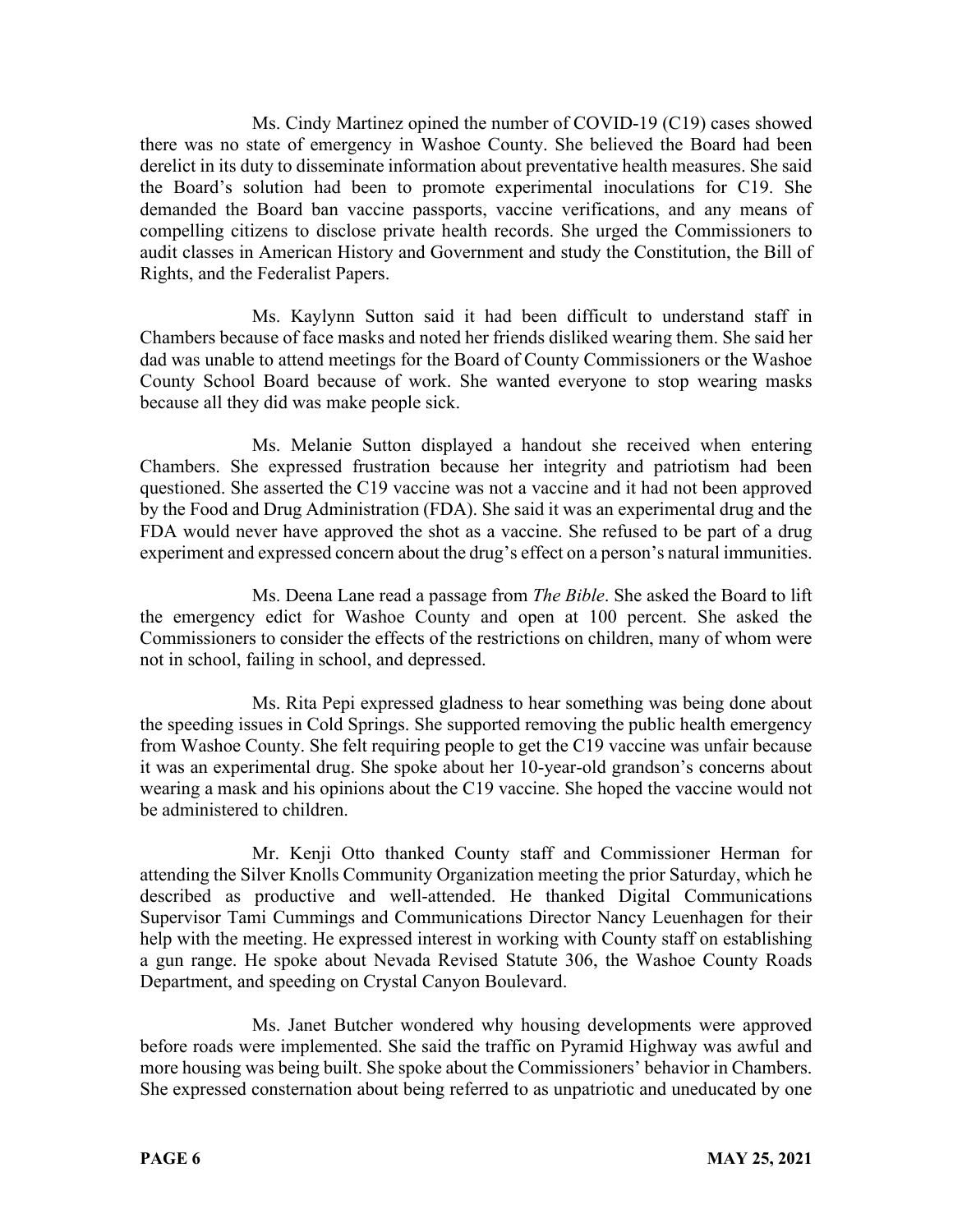of the Commissioners. She discussed her efforts to research the benefits and effectiveness of the C19 vaccine.

Ms. Nicol Herris said the assertion that Washoe County would be the social and economic policy leadership force in Nevada and the western states was interesting. She asked how that leadership would be assessed. She wanted to know more information about when the strategic direction was established and asked whether the public would receive progress updates. She inquired about forming a citizens committee to work on election integrity. She spoke about vaccination requirements, vaccine passports, and second amendment sanctuary counties.

Ms. Katherine Snedigar spoke about a notice and demand she presented to the Commissioners. She opined the County was acting as a corporation and the Commissioners were not representing residents. She said the Occupational Safety and Health Administration had no authority over her unless she was at her place of work. She believed C19 was not a public health emergency, and the Board was intentionally committing mass homicide.

## **11:30 a.m. Chief Deputy County Clerk Catherine Smith assumed the role of Clerk.**

Using the Zoom app, Ms. Carole Black stated she sent documentation to Washoe311 and would forward it to the Commissioners. She expressed concerns about the effect the Boulder Bay development project in Crystal Bay would have on traffic and evacuation routes. She noted the initial traffic studies projected a decrease in traffic, but she found that remarkable given the scope and size of the project. She thought the area across the state line in California needed to be considered to get a real sense of how the project would affect traffic. She urged the County to perform a comprehensive review of the situation.

Via Zoom, Ms. Annemarie Grant alleged her brother Thomas Purdy was hogtied and smothered by Reno Police officers and Washoe County Sheriff deputies. She spoke about 74-year-old Joel Edwards who was killed by an unnamed Washoe County deputy in a traffic accident and inquired about the name of that deputy. She asked about training methods for Washoe County deputies at the County jail, specifically about the dangers of prone restraints. She played part of the audio recording of her brother's death.

Using the Zoom app, Ms. Heidi Schunke applauded the Board for putting away their masks. She asked for the mask requirement and all emergency health edicts to be lifted. She agreed with the suggestion of using bed counts as the measure of the health emergency. She wanted the Board not to approve Agenda Item 12. She thought it was unacceptable for an elected representative to give full control to any department. She spoke about regulations posted on www.regulations.gov and quoted from an FDA meeting.

Ms. Pauli Jones spoke on Zoom about loving your neighbor, challenging false beliefs, rejoicing in the truth, the translation of integrity in the Old Testament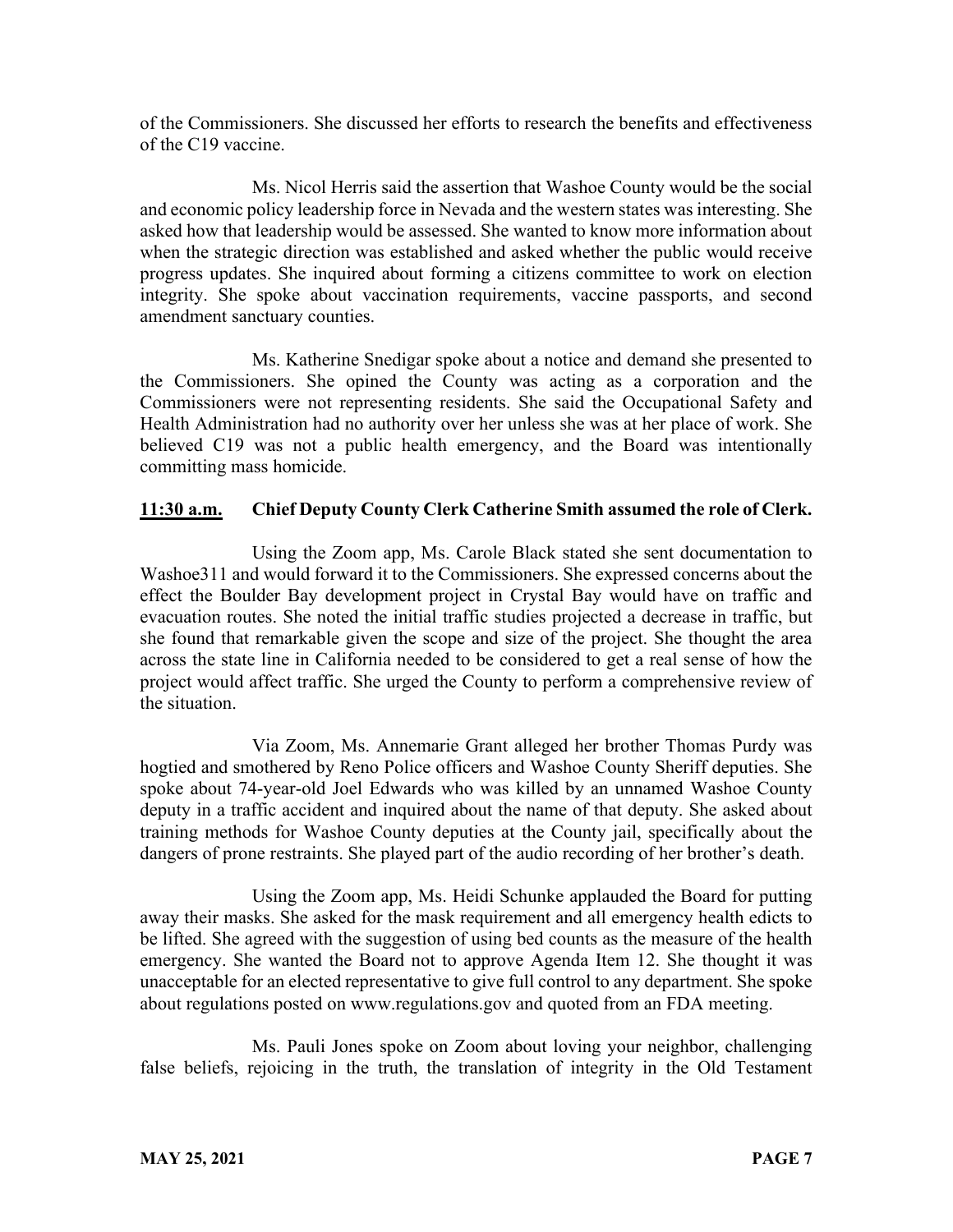compared to the New Testament, and following Christ's example. She asked for the Board to stop pushing the use of masks and C19 vaccinations.

Ms. Terrie Kinsman expressed concern about the push to have everyone vaccinated. She said she was a senior and she did everything possible to stay healthy. The thought of being pressured or mandated to be vaccinated made her nervous. She asserted there was no health emergency and asked the Board to help the County return to normal.

Chief Deputy County Clerk Catherine Smith advised the Board she received an email from Ms. Carole Fineberg, a copy of which was placed on the record.

# **21-0385 AGENDA ITEM 5** Announcements/Reports.

County Manager Eric Brown said the County reached an important benchmark a few days prior with 50 percent of the population over the age of 16 being fully vaccinated for COVID-19 (C19). He noted the County infection rate had continued to decline and was down to 4.3 percent. He mentioned the following Tuesday was June 1 and social distancing requirements would be removed in accordance with Governor Sisolak's directive as well as the County's C19 mitigation plan. He said the County still needed to comply with the Centers for Disease Control and Prevention's guidance for wearing masks.

Commissioner Herman thanked everyone who was present in Chambers. She said having people in the audience to guide the Commissioners was helpful. She thanked the public commenter who expressed support of the second amendment sanctuary because that was something she felt strongly about. She thanked Commissioner Hill for working with Mr. Bryan Allegretto on the zoning issue in Mesa Verde. She expressed appreciation for Commissioner Hill's hard work and understanding of what was needed.

Commissioner Jung agreed with Commissioner Herman's sentiment about Commissioner Hill's efforts. She thought Commissioner Hill was a fabulous addition to the team. She mentioned her experience driving into Reno from California on I-80 eastbound. She said the Nevada roads were top-notch when compared to California roads but the trash on the side of the road in Nevada was embarrassing. She stated the amount of debris on the roadside made it obvious when a driver crossed the state line. She said residents paid fuel tax and the roadsides should be cleaned up. She asked whether the County, as the regional government, could improve the look of the roadsides making the drive just a bit nicer. She acknowledged major efforts had been made for people flying in, but there were many people who drove into the area. She said the view when driving in on I-80 from the west or the east could use improvement, as well as the drive on I-580 from the north and south. She thought there was a serious lack of care and attention which she had learned to expect from Nevada, northern Nevada in particular.

Commissioner Jung said it appeared the County did not receive its fair share of highway and freeway money from the Nevada Department of Transportation (NDOT). She observed Las Vegas had new bridges, roads, sound walls, and murals when driving in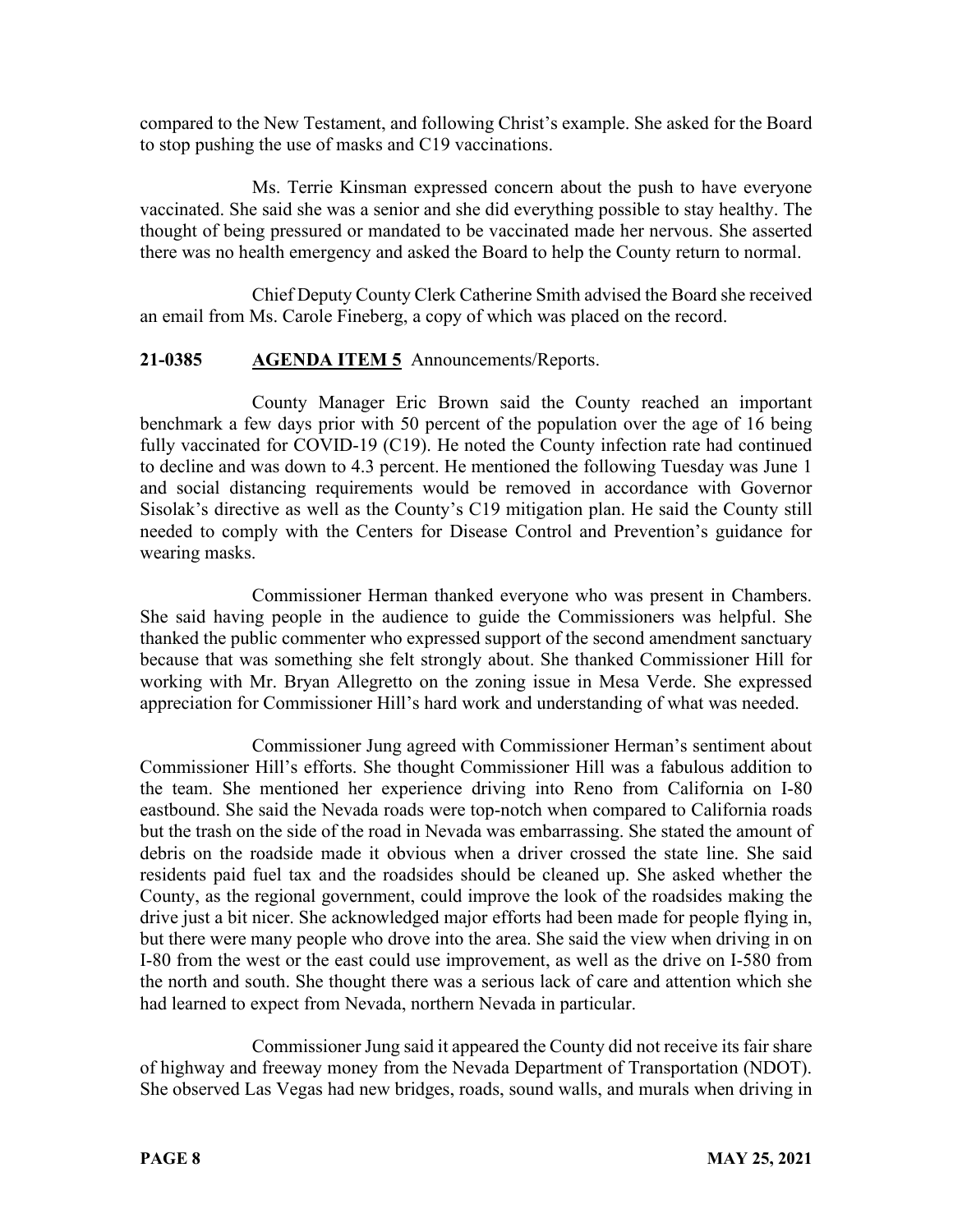from any direction. She asked for help from the management team and the Commissioners who were better acquainted with NDOT. She believed NDOT did not appear to have a boss; when she started on the Board 14 years before and tried to clean up the Wells Avenue exit, she was unable to figure out who held NDOT accountable. She thought this issue needed to be prioritized because the summer months were the primary entertainment season and the County was a tourist destination. She asked for an agenda item if needed and noted she would contribute from her discretionary fund if necessary because the views from the freeway did not reflect the character and values of the community.

Commissioner Jung requested information from the District Health Officer regarding the C19 flare-up response: the number of hospitalizations, intensive care unit beds, and ventilators used that would move the community towards more caution. She said the County had never been provided with clear numbers. She wanted to know how robust the County's contact tracing was, including the number of people that would be ready to go and whether the testing results would be available the same day. She inquired whether the Desert Research Institute could be used to take the sewer study data down to the street level. She wanted inspections performed for public bad actors, for example restaurant inspections which would allow the public to look up an establishment and make a choice.

Commissioner Jung inquired whether C19 and antibody tests required health insurance or whether they were available to everyone. She asked whether the County had an aggregate data bank to track the number of people who had tested positive for C19 or the antibodies. She said that data would provide a better sense of the County's herd immunity. She argued Washoe County's herd immunity was more than 50 percent. She believed the state aggregate percentage was not representative of Washoe County because it was decreased by Clark County and some of the rural areas. Based on the number of positive cases, she speculated the County had between 70 and 75 percent herd immunity. She noted she had never said she thought people should be vaccinated, she said they had a social responsibility to wear a mask if they chose not to be vaccinated. She thought the County should have an algorithm to be able to manipulate C19 data. She offered to speak during public comment at the next District Board of Health (DBH) meeting to put her requests on the record. She stressed the importance of having real data. She thought the Board needed to do a better job as a local management team informed by the District Health Officer, but not driven by him. She believed the new model was a wildfire approach to investigate, identify, and treat flare-ups so they did not become a community-wide issue.

Vice Chair Hartung requested a moment of silence for Chair Lucey's grandfather. Chair Lucey asked for it to take place at the end of the meeting.

In response to Commissioner Jung's comments, Vice Chair Hartung said Governor Sisolak was NDOT's boss and he appointed the executive director. He surmised Commissioner Jung wanted to agendize a presentation from NDOT to respond to queries from the Commissioners. He suggested NDOT provide information about the number of current projects in Clark County versus the other 16 counties in the state as well as the amount of money they spent per capita in each county. He thought that figure would be interesting because the comparison of actual traffic counts and triggers for huge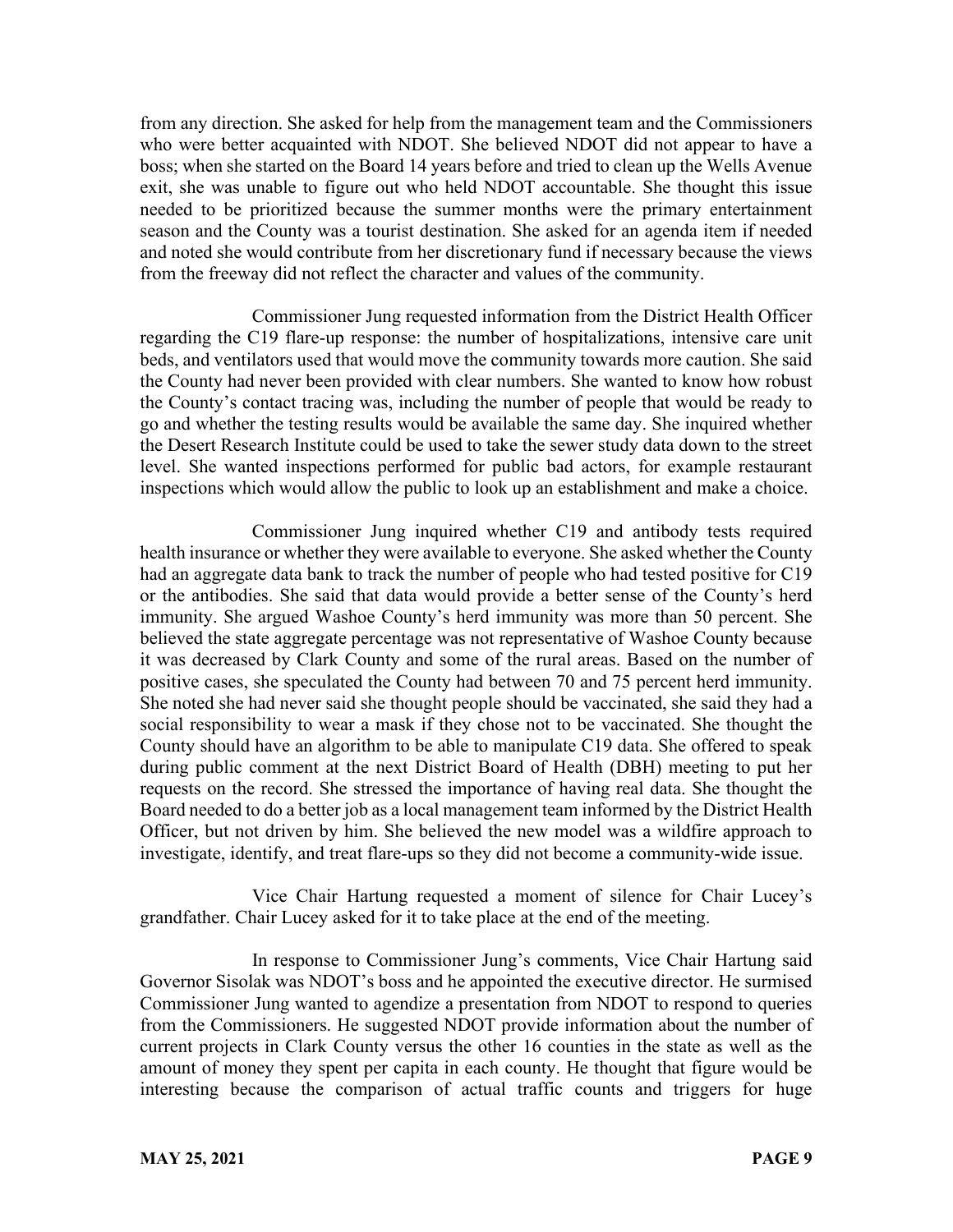improvements in Clark County versus Washoe County was troubling. He noted he had been unable to get NDOT to work on Pyramid Highway and that they raised the speed limit through the center of Spanish Springs from 45 miles per hour to 55 without consulting County staff. He agreed with Commissioner Jung's statement about not requiring people to get vaccinated; he believed it was a personal choice and he thought asking people whether they had been vaccinated was a Health Insurance Portability and Accountability Act violation.

Chair Lucey thanked everyone who extended condolences to him and his family for the death of his grandfather, a man he considered to be a father, at the age of 92. He attributed his accomplishments to his grandfather who lived a long, virtuous, and prosperous life.

In response to public comments, Chair Lucey said everyone was able to make decisions for themselves as long as they were not breaking laws or harming others. He stated the County had provided services at no cost based on the public emergency which was declared by local, state, and federal governments; no one had received a bill for a vaccine, a C19 test, hospitalization, or isolation during the public emergency period. He acknowledged the prior 18 months had been difficult, but all residents had the choice of whether they would wear a mask, get tested, or be vaccinated. He asserted none of the Commissioners had said residents should absolutely get tested or vaccinated, and he apologized if that sentiment was projected to the public. In response to the comments about Chambers security, he said security decisions were made by the entire organization. He stated the security measures were decided through the security plan which the County had worked on for four years and they were intended to provide protection for everyone who entered the building and complex.

Chair Lucey indicated the Commissioners were working with staff to identify how to end that health emergency. He said the process was very complex and included various accounting measures, but he would happily sit with anybody who wanted a detailed explanation. In response to comments about children wearing masks in school, he said those decisions were made by the State Superintendent and the Washoe County School District (WCSD); the Board had no authority to remove the mask requirement for children because the Commissioners did not oversee the WCSD. Regarding comments about the rules for Chambers, he said it was a place to conduct business in a respectful manner. He said the Commissioners usually only applauded for celebratory matters, never to supply force for a position. He acknowledged the mission statement had been on the wall of the Chambers for six or seven years and it was probably time for the Board to determine a new direction for the County. He said the issue was on the agenda for later in the summer, so the County's new mission and focus would be discussed when the Commissioners had their retreat. He pointed out the issue of a second amendment sanctuary city had been discussed a number of times, and he and the Sheriff would continue working on it. He noted Ms. Nicol Herris and Ms. Carole Fineberg expressed concerns about voter rolls. He said the Registrar of Voters had recently given a presentation to the Board, but it appeared that not all concerns had been addressed. He indicated he would happily sit with Ms. Herris and Ms. Fineberg to discuss their concerns.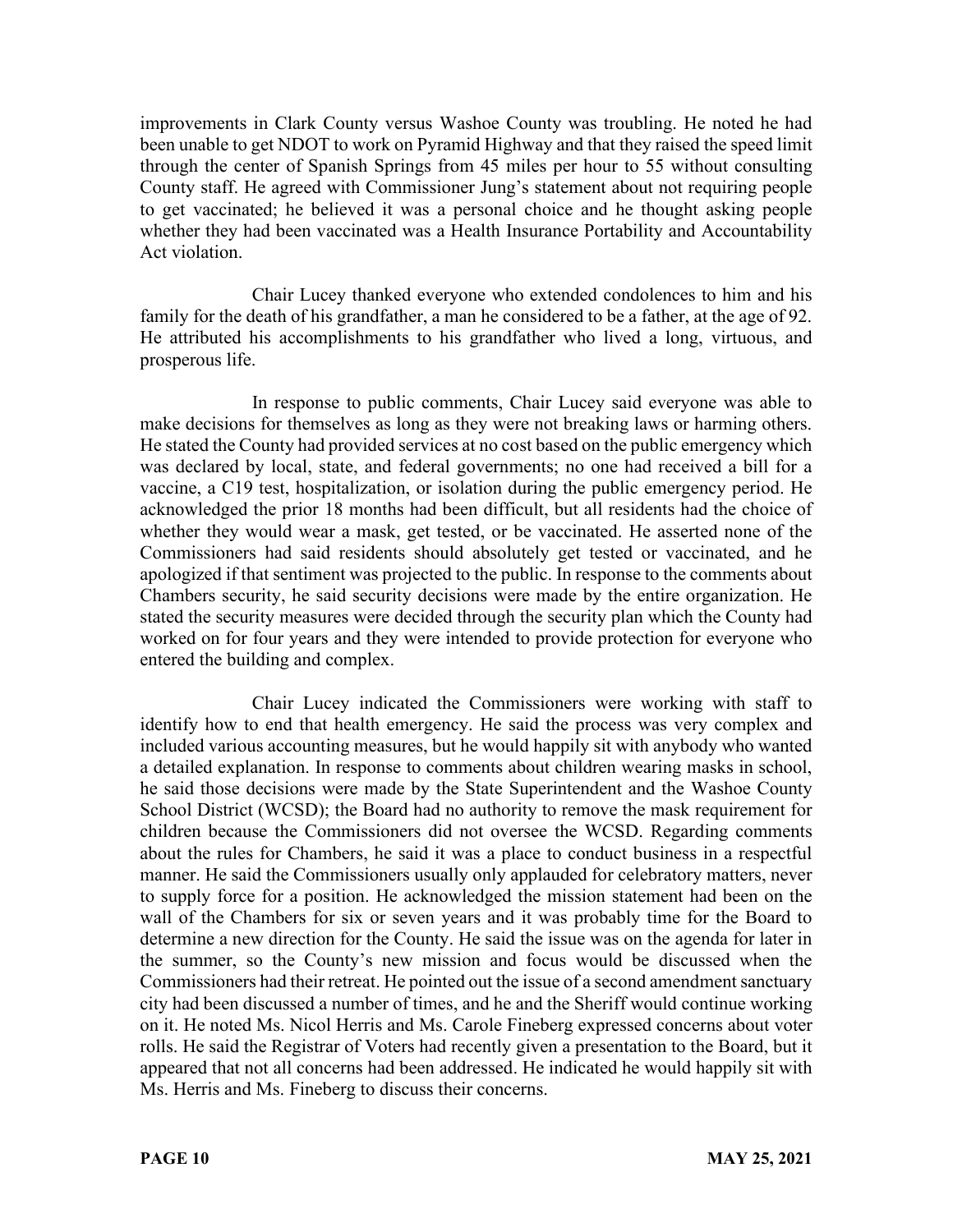Chair Lucey thanked Mr. Brown, Human Services Agency Director Amber Howell, and Human Services Coordinator Kim Schweickert for a tour they hosted the prior Friday. He said 26 individuals from Clark County attended the tour based on a recommendation from Senator Catherine Cortez Masto, who indicated Washoe County had been doing a wonderful job addressing homelessness in the region. He noted the tour took the entire day because they toured multiple facilities beginning with Our Place, then Hope Springs Village, and took a drive past the safe camp location. He stated the guests from Clark County gave a raving response and he hoped they found it informative and eyeopening. He asserted the efforts to fight homelessness in the region could largely be attributed the continued support of the Board. He mentioned the Sheriff's Office hosted the Washoe County Honorary Deputy Sheriffs Association Golf Tournament at Montreux Golf and Country Club the prior week. The event was sold out and all proceeds would go to Christmas in July for underprivileged kids. He said Sheriff Darin Balaam and his deputies had done a wonderful job hosting the event. He expressed pride for Sheriff Balaam's efforts to give back to the community.

Chair Lucey mentioned many of the C19 restrictions and social distancing rules would change as of June 1. He noted the suspension of any open meeting law issues that Governor Sisolak put in place during the medical emergency would no longer apply, so the Board would no longer be hosting Zoom meetings. Anyone who wished to participate in the meetings was invited to email their comments to the County Clerk or participate in person. He referred to Commissioner Jung's comment about the DBH meeting and noted he had a list prepared. He agreed with the need for a data-specific response, including contact tracing, the use of sewer study data in the surge response, vaccination and herd-immunity numbers, and data drivers and algorithm use going forward. He looked forward to the meeting on Thursday so he could have those discussions with the DBH and the District Health Officer.

Chair Lucey agreed with Commissioner Jung's comments about the views from the I-80 and I-580. He mentioned Maricopa County, Arizona was responsible for many of their roads, and they had beautiful entrances for driving into the county. He said he would speak with his contacts in Maricopa County to find out how they were funding that. He concurred with Commissioner Jung's statement about the large number of people driving into the County, adding the Reno/Sparks area had always been a strong driver market so maintaining the view for drivers was in the community's best interest. He mentioned he often went fishing in the Truckee River and expressed disappointment about the large amount of garbage in the river. He thought the initiative needed a heavier focus because it was not only a place to recreate, but it was also the drinking water source for the region, and debris affected the riparian landscape in the area.

In response to Mr. Kenji Otto's public comment, Chair Lucey said the Board was still working on the shooting range. In response to Ms. Rita Pepi's public comment, he said he would read the study from America's Frontline Doctors prior to Thursday's DBH meeting. He thanked everyone who participated in public comment earlier in the meeting.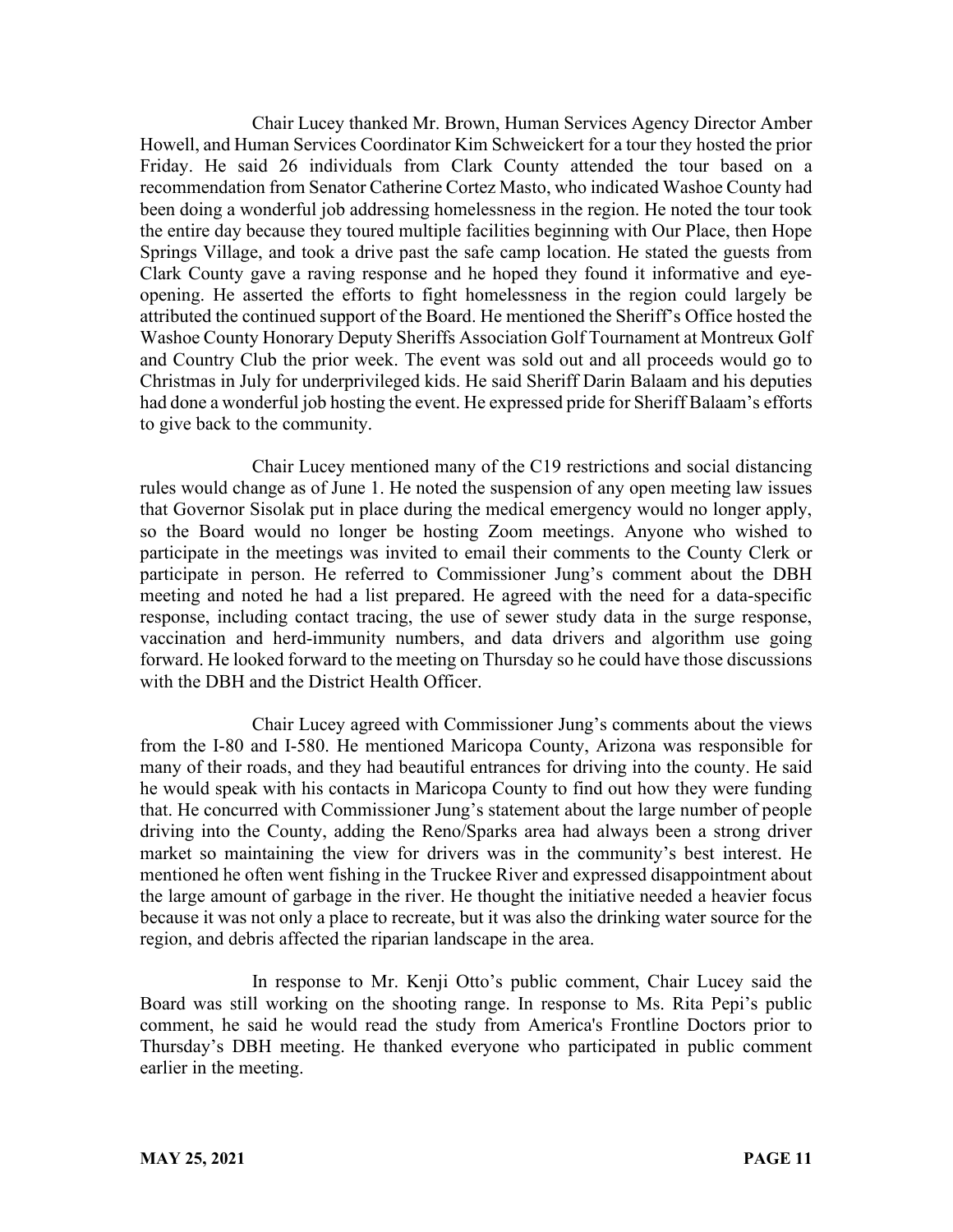#### **DONATIONS**

**21-0386 6A** Accept a donation of 44 Narcan Kits to treat and prevent possible opioid overdoses by community members served by the Washoe County Department of Juvenile Services [estimated value \$3,300] donated by Quest Counseling and Consulting Inc. Juvenile Services. (All Commission Districts.)

Commissioner Jung read the donation, noting Narcan was the number one safety net for anyone who had an opioid addiction, and it was the only thing that actually worked. She said the State of Nevada had passed laws allowing anyone to call 911 for a person having an overdose without being penalized. She stated the change had a significant impact for juvenile services because individuals experimented with drugs primarily between the ages of 14 and 25. According to the Medical Examiner, she noted, the number one drug that was killing people in Washoe County was fentanyl. She often warned against experimentation with white powder drugs because it was too difficult to know for certain what it contained. She mentioned that many healthy organs were currently available for organ transplants because many young people were dying from drug overdoses. She noted every first responder in the County carried Narcan, so residents did not need to hesitate to request it. She heartily supported the use of Narcan and thanked Quest Counseling and Consulting Inc. for the donation.

There was no response to the call for public comment.

On motion by Commissioner Jung, seconded by Vice Chair Hartung, which motion duly carried on a 5-0 vote, it was ordered that Agenda Item 6A be accepted.

# **CONSENT AGENDA ITEMS** – **7A THROUGH 7J**

- **21-0387 7A** Approval of minutes for the Board of County Commissioners' regular meetings of April 13, 2021 and April 20, 2021. Clerk. (All Commission Districts.)
- **21-0388 7B** Recommendation to 1) approve roll change requests, pursuant to NRS 361.765 and/or NRS 361.768, for errors discovered on the 2017/2018, 2018/2019, 2019/2020 and 2020/2021 secured and unsecured tax rolls 2) authorize Chair to execute the changes described in Exhibits A and B and 3) direct the Washoe County Treasurer to correct the error(s). [cumulative amount of decrease to all taxing entities \$369,735.62]. Assessor. (All Commission Districts.)
- **21-0389 7C1** Recommendation to award a bid to the lowest responsive, responsible bidder for ITB 3145-21 (Treatment Plant Chemicals for use in biosolids dewatering at the South Truckee Meadows Water Reclamation Facility) to Solenis, LLC, [in the estimated annual amount of \$139,000]; and, if approved, authorize the Purchasing and Contracts Manager to execute a 1-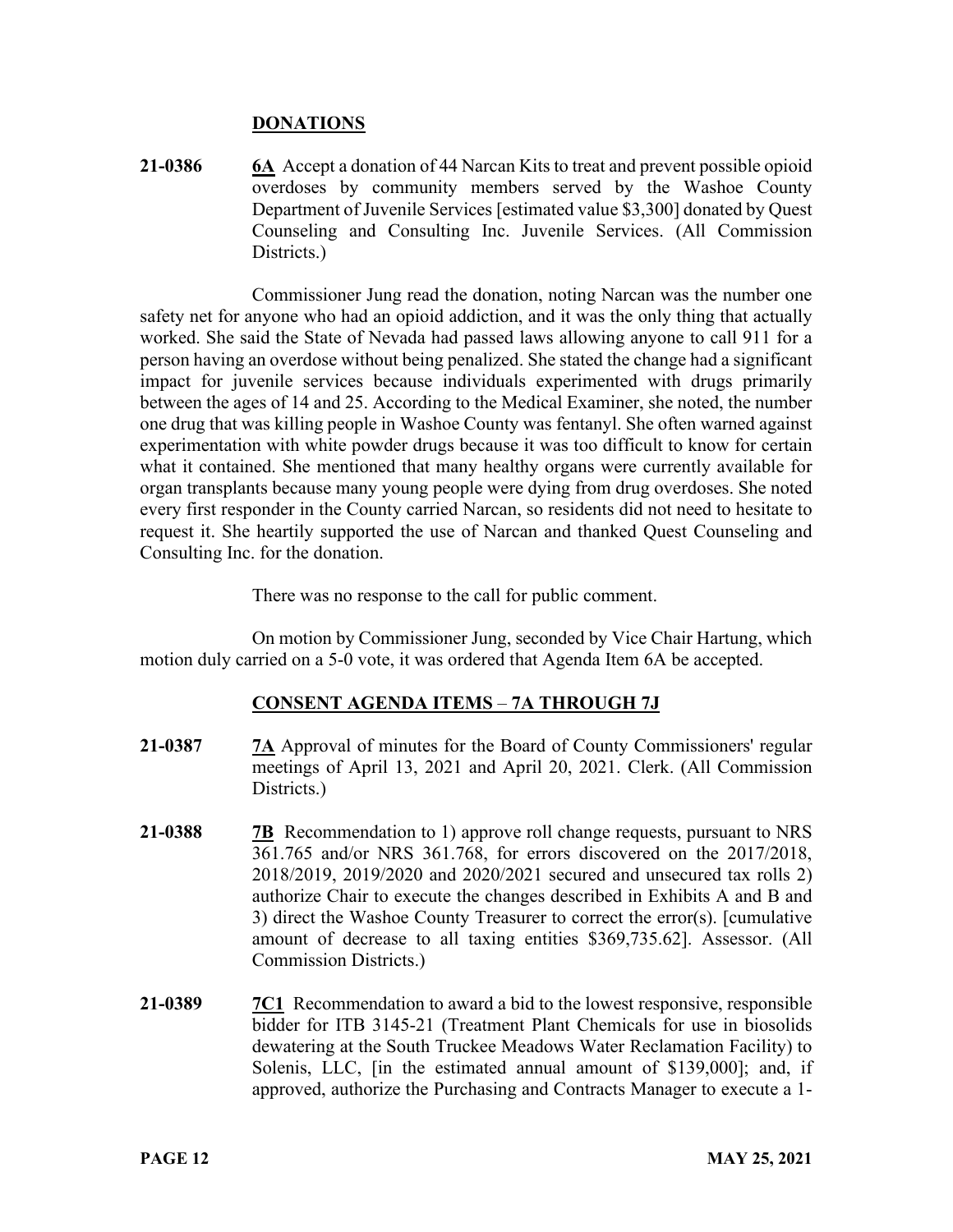year purchase order agreement with the option for two additional one-year extensions in the estimated annual amount of \$139,000. Community Services. (Commission District 2.)

- **21-0390 7C2** Recommendation to approve the Amendment to 2003 Interlocal Agreement between Washoe County and the Reno-Sparks Convention and Visitors' Authority (RSCVA). The original agreement identifies joint parking areas, parking lot maintenance responsibilities, and grants the RSCVA authority to enter onto certain property known as the "Armory Site" for demolition and construction. The Amendment allows Washoe County to enter onto and pave the storage lot for utilization as the Point of Dispersion for COVID-19 vaccination purposes. Community Services. (Commission Districts 3.)
- **21-0391 7C3** Recommendation to approve First Amendment to Lease Agreement between ECOL Partnership and Washoe County for occupancy at 250 S. Rock Blvd., Suite #126, extending the term of the lease by twenty-four months, commencing retroactively on May 1, 2021 and terminating on April 30, 2023 in the amount of [\$16,416.00 annually in year one and \$17,856.00 annually in year two, plus approximately \$540.00 monthly for common area maintenance] for storage of the Registrar of Voters' voting machines and equipment management. Community Services. (All Commission Districts.)
- **21-0392 7D** Discussion and possible approval of a settlement of Gaudy Parento v. Washoe County, case number 3:19-cv-00303-MMD-CBC, for a total sum of [\$75,000] inclusive of attorneys' fees and costs for all claims against Washoe County - payment of \$25,000 to be made to Mark Mausert and \$50,000 to be made payable to Gaudy Parento. Comptroller. (All Commission Districts.)
- **21-0393 7E** Approve the purchase of services for [\$149,980.00] with Social Entrepreneurs, Inc. (SEI) to establish an implementation process for the County's behavioral health crisis response system for the period June 1, 2021 through June 30, 2022. Health District. (All Commission Districts.)
- **21-0394 7F** Recommendation to accept Amendment #1 to the FY21 John H. Chafee Foster Care Program for Successful Transition to Adulthood (Chafee Program) sub-grant award from the State of Nevada Department of Health and Human Services (DHHS), Division of Child and Family Services (DCFS) in the amount of [\$27,982; \$6,996 county match] retroactive for the period July 1, 2020 through September 30, 2021 to support youth who are aging out of the foster care system with achieving greater independence; authorize the Director of the Human Services Agency to execute the grant award; direct the Comptroller's office to make the necessary budget amendments. Human Services Agency. (All Commission Districts.)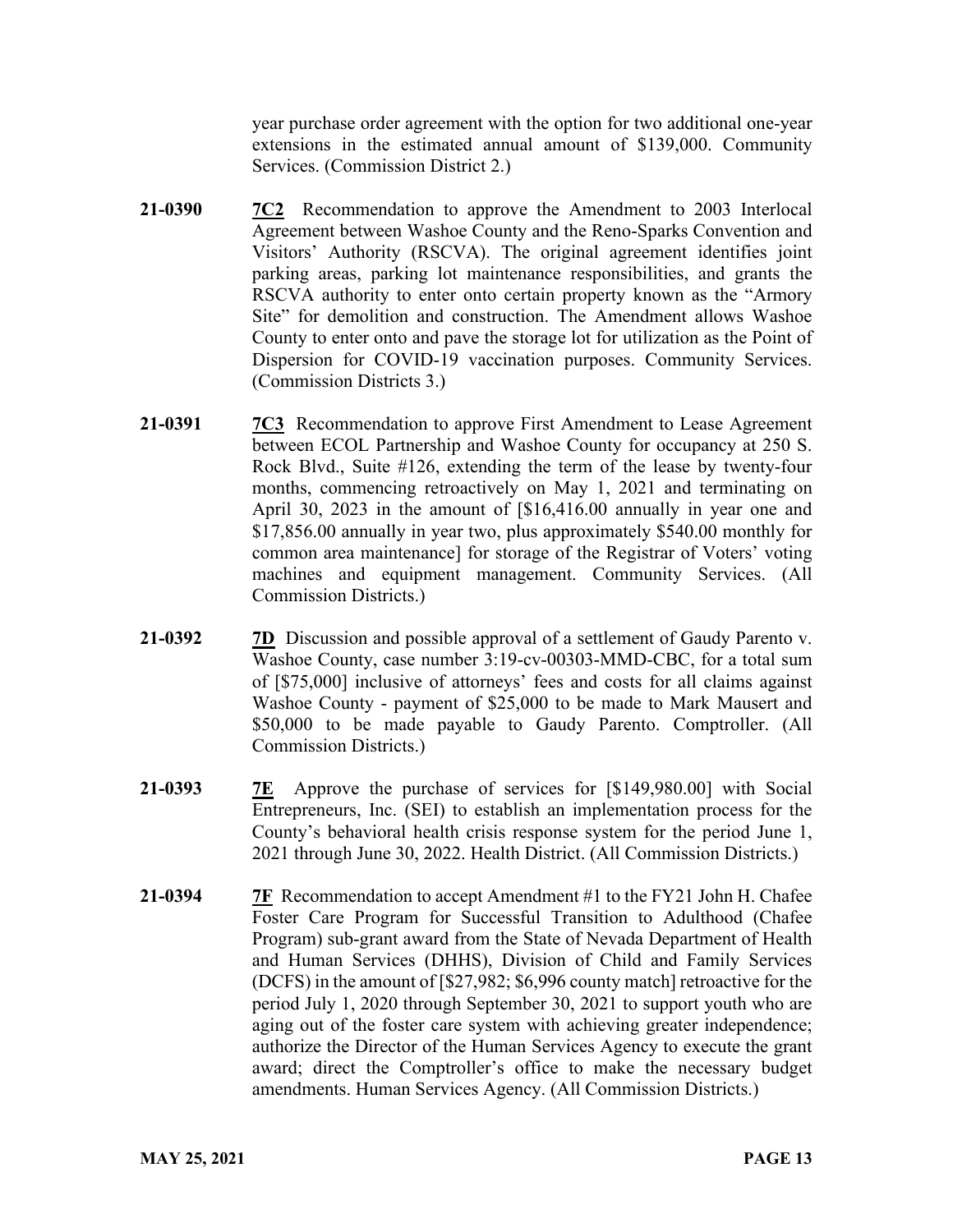- **21-0395 7G1** Recommendation to approve a fund agreement with the Community Foundation of Northern Nevada to enable acceptance of funds for the Washoe County Affordable Housing Trust Fund. Manager's Office. (All Commission Districts.)
- **21-0396 7G2** Recommendation to approve Commission District Special Fund disbursement in the amount of [\$16,000] for Fiscal Year 2020-2021; District 5 Commissioner Jeanne Herman recommends a [\$10,000] grant to the Gerlach Fire Protection Department to support operations, a [\$2,000] grant to the Palomino Valley Volunteer Program to support training and equipment upkeep, a [\$2,000] grant to the Rancho Haven Volunteer Fire Department to support operations, and a [\$2,000] grant to the Silver Lake Volunteer Fire Department to support operations; approve Resolutions necessary for same; and direct the Comptroller's Office to make the necessary the necessary budget appropriation transfers and journal entries. Manager's Office. (Commission District 5.)
- **21-0397 7G3** Recommendation to approve Commission District Special Fund disbursement in the amount of [\$20,000] for Fiscal Year 2020-2021; District 3 Commissioner Kitty Jung recommends a [\$20,000] grant to The Generator to support moving to their new facility and ongoing operations; approve Resolution necessary for same; and direct the Comptroller's Office to make the necessary disbursement of funds. Manager's Office. (Commission District 3.)
- **21-0398 7G4** Recommendation to approve the engagement of Sherman & Howard L.L.C. for the provision of services for bond counsel of up to \$65,000 and special counsel regarding disclosure of up to \$55,000 for a combined total of not-to-exceed \$120,000 for the proposed 2021B General Obligation (Limited Tax) Flood Control Refunding Bonds. Manager's Office. (All Commission Districts.)
- **21-0399 7G5** Recommendation to appoint Judith Simon to serve as the Lay Member on the Tahoe Regional Planning Agency's Advisory Planning Commission to complete the term of Tim Callicrate who voluntarily resigned his position effective April 13, 2021. The existing term expires on July 31, 2022. Manager's Office. (Commission District 1.)
- **21-0400 7H** Recommendation to approve an agreement between the Board of Regents of the Nevada System of Higher Education on behalf of the University of Nevada, Reno ("NSHE") and Washoe County, by and through Washoe County Regional Animal Services ("WCRAS") retroactive for the period May 1, 2021 through April 30, 2024 to allow WCRAS to use certain NSHE real property when it is not occupied and is otherwise available, for the purpose of providing emergency services and temporary shelter when needed for livestock being evacuated due to wildfires, flooding, or other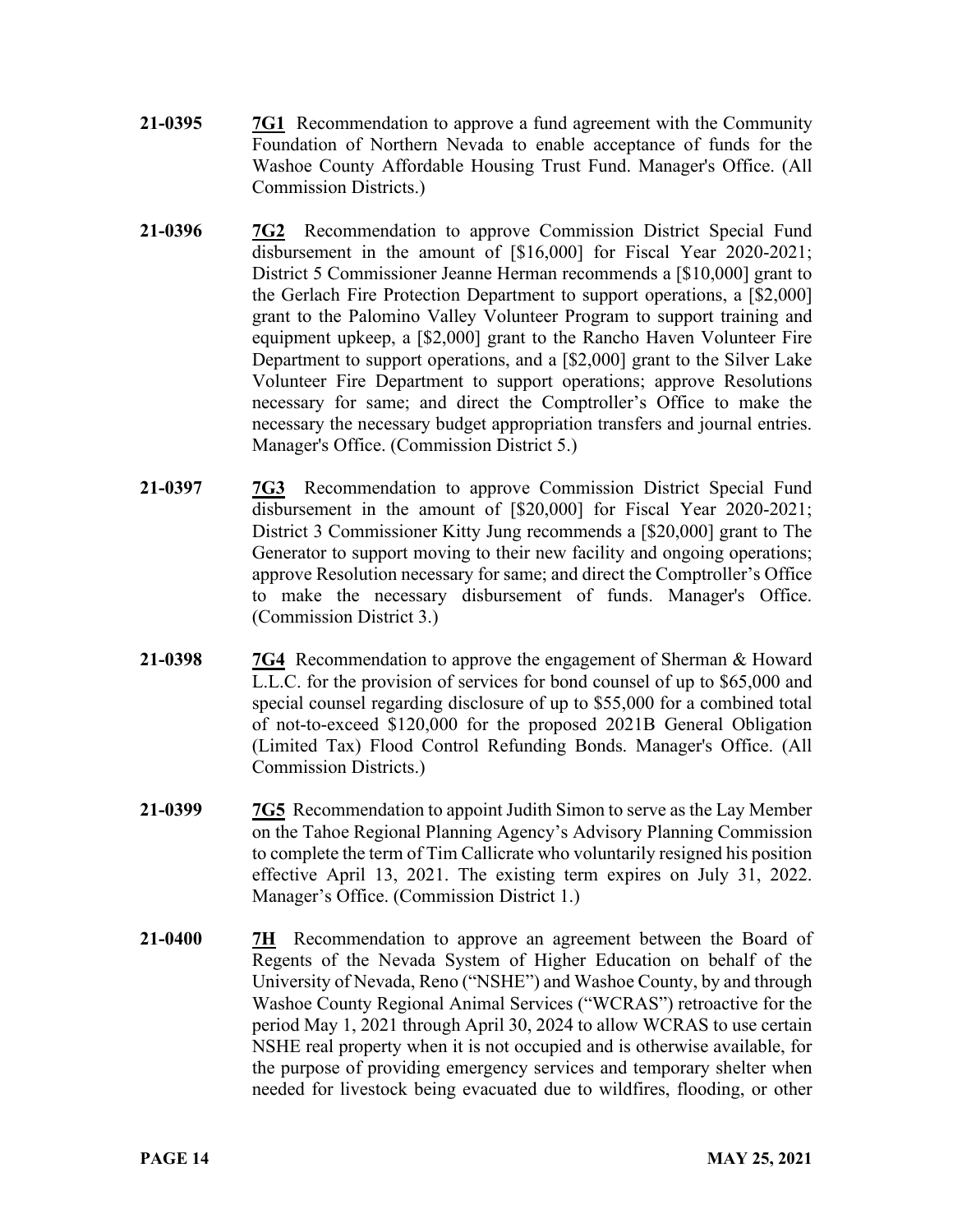emergency situations in the Northern Nevada and California area. Animal Services. (All Commission Districts.)

- **21-0401 7I** Recommendation to approve the Inter-local Agreement between the Board of Regents of the Nevada System of Higher Education, on behalf of the University of Nevada, Reno Police Services and Washoe County, on behalf of the Washoe County Sheriff's Office to establish a multijurisdictional SWAT Team, which will replace the current Agreement. Sheriff. (All Commission Districts.)
- **21-0402 7J** Recommendation to Acknowledge Receipt of the Report of Sale-January 24, 2021 Delinquent Special Assessment Sale [Sale Proceeds \$0.00]. Treasurer. (Commission District 4.)

With regard to Consent Agenda Item 7I, Commissioner Jung thanked the Board of Regents of the Nevada System of Higher Education and the University of Nevada, Reno Police Services for working with the Washoe County Sheriff's Office to form a multidistrict SWAT Team. She applauded University of Nevada, Reno President Brian Sandoval for his efforts.

Vice Chair Hartung highlighted Consent Agenda Items 7G2 and 7G3, which were Commission District Special Fund disbursements. He summarized Commissioner Herman's disbursements: \$10,000 to the Gerlach Fire Protection Department to support operations, \$2,000 to the Palomino Valley Volunteer Program to support training and equipment upkeep, and \$2,000 each to the Rancho Haven and Silver Lake Volunteer Fire Departments to support operations. He said Commissioner Jung disbursed a \$20,000 grant to The Generator to support moving to their new facility and for ongoing operations. He thanked Commissioners Herman and Jung for supporting their districts, which was echoed by Chair Lucey.

There was no response to the call for public comment on the Consent Agenda Items listed above.

On motion by Commissioner Jung, seconded by Commissioner Herman, which motion duly carried on a 5-0 vote, it was ordered that Consent Agenda Items 7A through 7J be approved. Any and all Resolutions or Interlocal Agreements pertinent to Consent Agenda Items 7A through 7J are attached hereto and made a part of the minutes thereof.

# **BLOCK VOTE – 8, 9, 11, 12, 13, 14, 15, and 16**

**21-0403 AGENDA ITEM 8** Recommendation to approve a Road Use Agreement between Washoe County and Ormat Nevada, Inc., commencing May 25, 2021 to utilize a section of Rodeo Creek Rd in unincorporated Washoe County to access Ormat's geothermal project located on Bureau of Land Management lands in the North Valleys (near existing San Emidio Power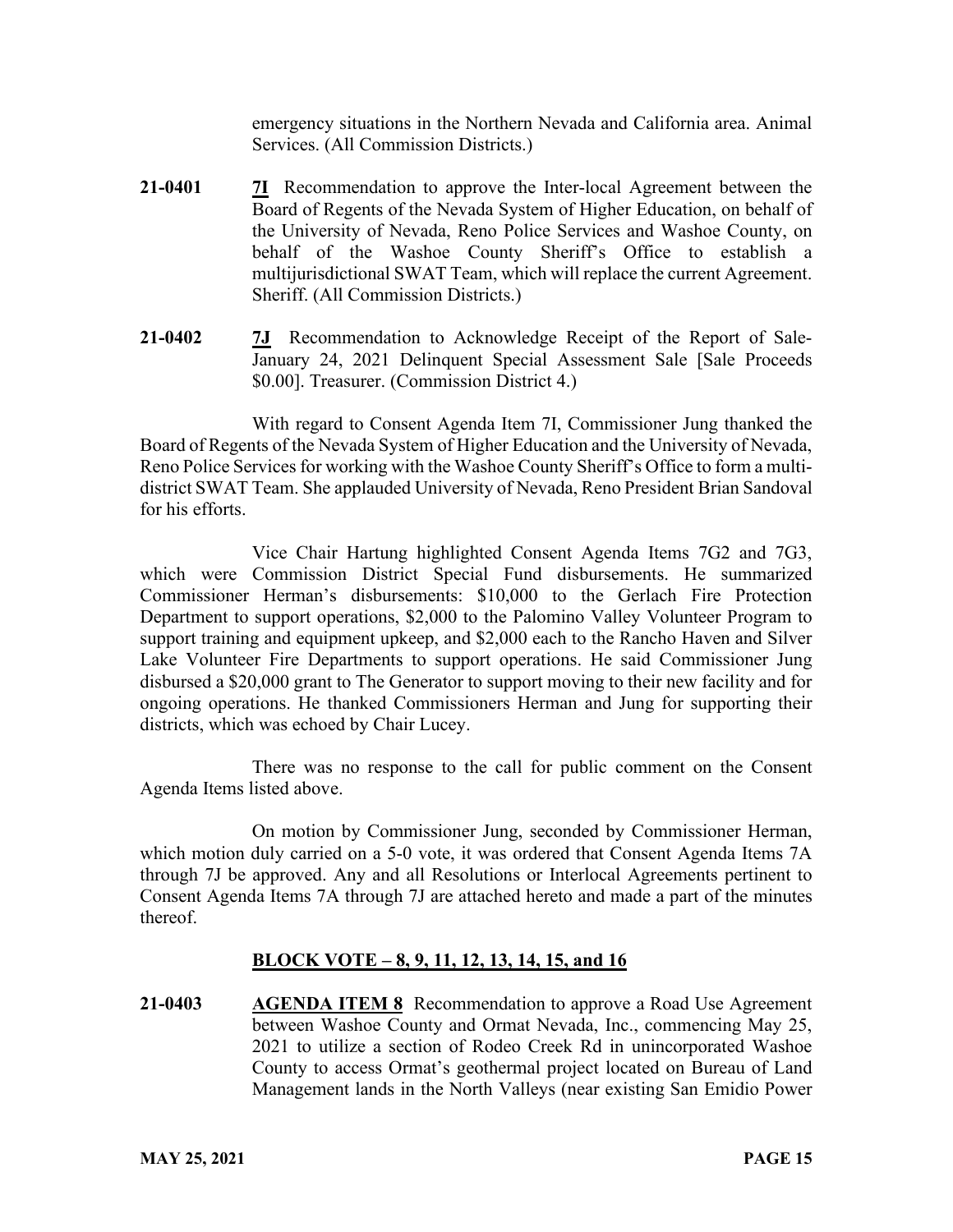Plant) and in the vicinity of Gerlach, Nevada. The Road Use Agreement describes Ormat's responsibilities to restore the roadways' pavement conditions after conclusion of the projects at no cost to Washoe County. Community Services. (Commission District 5.)

There was no response to the call for public comment.

On motion by Vice Chair Hartung, seconded by Commissioner Hill, which motion duly carried on a 5-0 vote, it was ordered that Agenda Item 8 be approved.

**21-0404 AGENDA ITEM 9** Recommendation to approve a Road Use Agreement between Washoe County and Fish Springs Ranch Solar, LLC, a Delaware limited liability company, commencing May 25, 2021 to utilize a section of Fish Springs Road in unincorporated Washoe County to access Fish Springs Solar project located approximately 40 miles north of Reno, Nevada. The Road Use Agreement describes Fish Springs Ranch Solar, LLC responsibilities to repair the road during construction activities and restore the roadway condition after conclusion of the project at no cost to Washoe County. Community Services. (Commission District 5.).

There was no response to the call for public comment.

On motion by Vice Chair Hartung, seconded by Commissioner Hill, which motion duly carried on a 5-0 vote, it was ordered that Agenda Item 9 be approved.

**21-0405 AGENDA ITEM 11** Recommendation to authorize Washoe County Manager Eric Brown to enter into all necessary professional services agreements and construction contracts in support of the Nevada Cares Campus Safe Camp and Homeless Housing Sprung Facility Improvements in amounts not to exceed \$300,000 for design and permitting contracts, and not to exceed \$3,200,000 for construction contracts, and directing the Manager to provide periodic updates to the Washoe County Board of Commissioners regarding project status, project costs and budgets. All such contracts shall conform and be let in compliance with Washoe County purchasing and procurement policies as applicable, Nevada law including Nevada Revised Statutes Chapter 332 "Purchasing: Local Governments," NRS Chapter 338 "Public Works," and all associated Federal procurement guidelines. Community Services. (Commission District 3.)

There was no response to the call for public comment.

On motion by Vice Chair Hartung, seconded by Commissioner Hill, which motion duly carried on a 5-0 vote, it was ordered that Agenda Item 11 be authorized.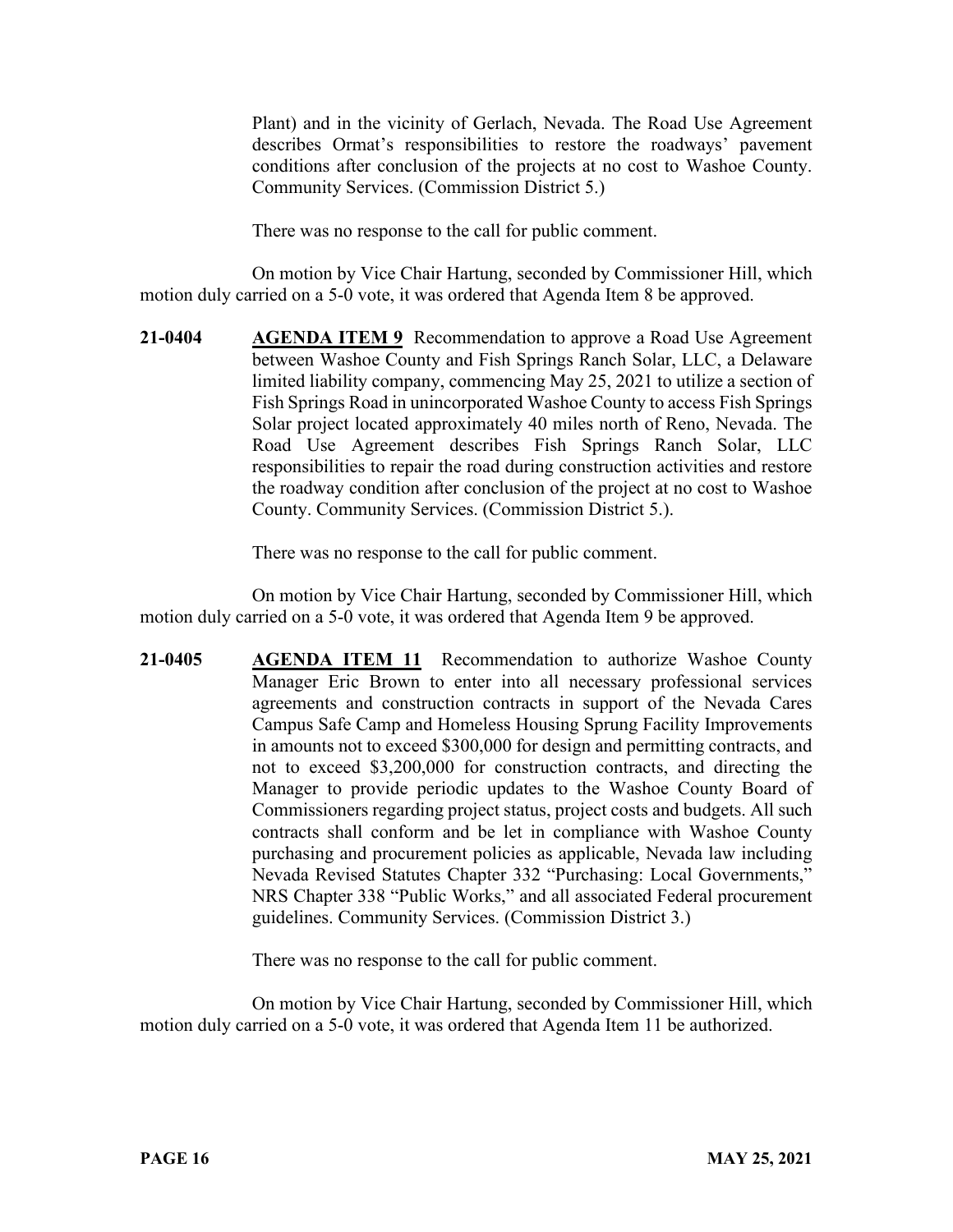**21-0406 AGENDA ITEM 12** Recommendation to approve budget amendments totaling an increase of [\$3,928,548.16] in both revenue and expense to the FY21 Immunizations COVID Compliance Subaward retroactive to July 1, 2020 through June 30, 2022 and direct the Comptroller's office to make the appropriate budget amendments. Health District. (All Commission Districts.)

There was no response to the call for public comment.

On motion by Vice Chair Hartung, seconded by Commissioner Hill, which motion duly carried on a 5-0 vote, it was ordered that Agenda Item 12 be approved and directed.

**21-0407 AGENDA ITEM 13** Recommendation to retroactively approve temporary staffing from Talent Framework in the approximate amount of [\$1,500,000] in FY21 and not to exceed [\$1,500,000] in FY22 from Talent Framework temporary staffing in support of the COVID-19 response efforts and the COVID-19 vaccination events. Health District. (All Commission Districts.)

There was no response to the call for public comment.

On motion by Vice Chair Hartung, seconded by Commissioner Hill, which motion duly carried on a 5-0 vote, it was ordered that Agenda Item 13 be approved.

**21-0408 AGENDA ITEM 14** Recommendation to approve the Carbyne c-Live Universe Solution Service Contract for the Sheriff's Office Communications Center and enter into a contract with Carbyne, Inc. for a sixty-month term at a cost not to exceed [\$60,900.00] annually, or [\$304,500.00] for the full sixty months; to support Next Generation 911 services at the Communications Center. Sheriff. (All Commission Districts.

There was no response to the call for public comment.

On motion by Vice Chair Hartung, seconded by Commissioner Hill, which motion duly carried on a 5-0 vote, it was ordered that Agenda Item 14 be approved.

**21-0409 AGENDA ITEM 15** Recommendation to approve the purchase of one Hamilton AutoLys STAR robotic platform, 1 year service agreement, and associated validation services at a total cost of [\$366,898.01] using grant funds from the 2020 Capacity Enhancement Backlog Reduction (CEBR) DNA Grant (IO 11792) under a sole source purchasing exemption. Sheriff. (All Commission Districts.)

There was no response to the call for public comment.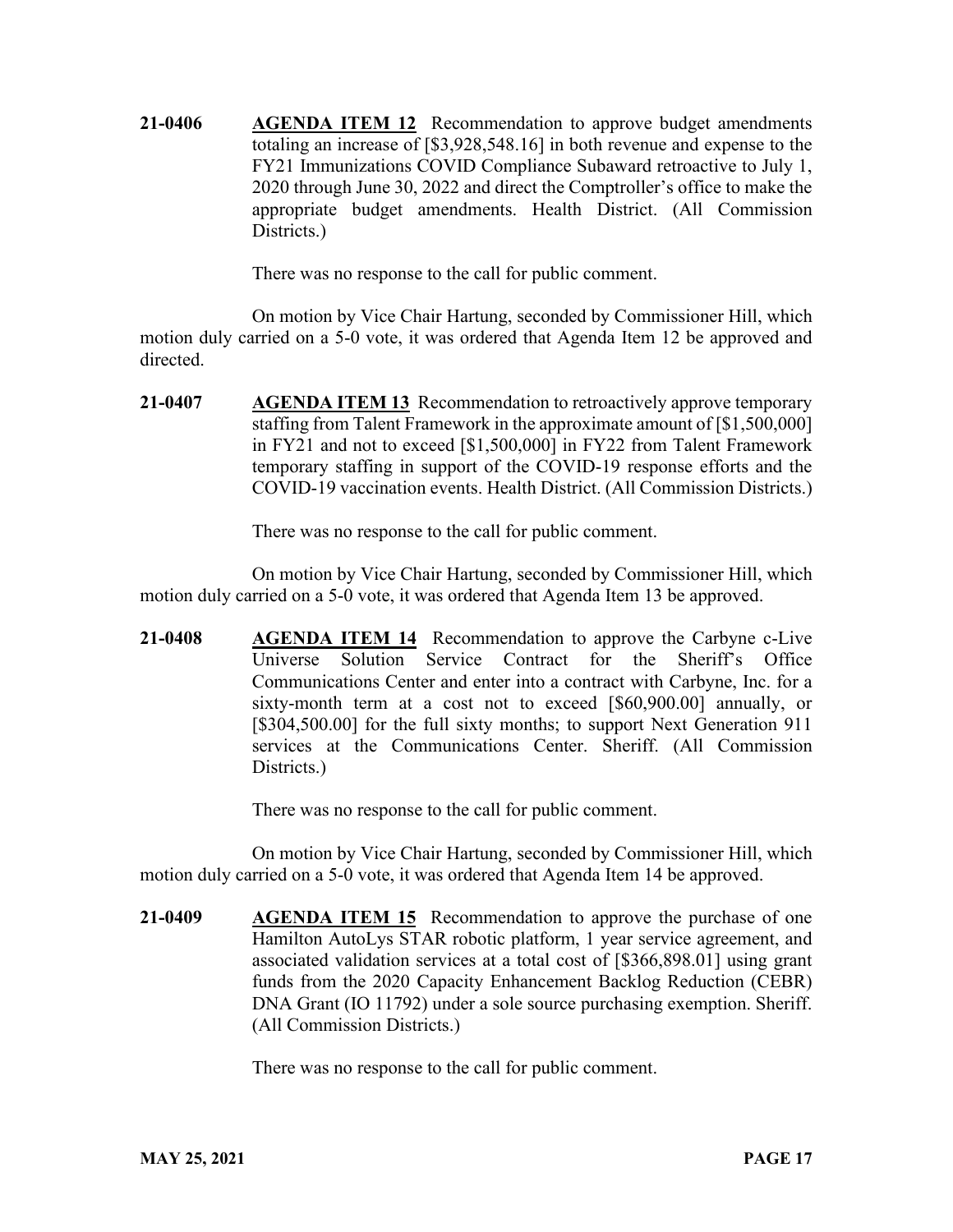On motion by Vice Chair Hartung, seconded by Commissioner Hill, which motion duly carried on a 5-0 vote, it was ordered that Agenda Item 15 be approved.

**21-0410 AGENDA ITEM 16** Recommendation to approve the reimbursement of costs incurred by the City of Reno, the City of Sparks, and departments of Washoe County for expenses related to and in support of the Enhanced 911 Emergency Response System and portable event recording devices, as recommended by the 911 Emergency Response Advisory Committee on March 18, 2021, in an amount not to exceed [\$321,759.90] as specified within the adopted Enhanced 911 Fund's operating budget. Technology Services. (All Commission Districts.)

There was no response to the call for public comment.

On motion by Vice Chair Hartung, seconded by Commissioner Hill, which motion duly carried on a 5-0 vote, it was ordered that Agenda Item 16 be approved.

**21-0411 AGENDA ITEM 10** Recommendation to approve a sole source designation and authorize the Purchasing and Contracts Manager to issue a purchase order for one Asphalt Zipper model 500-260B from Asphalt Zipper Co., 831 East 340 South, American Fork, Utah 84003 [\$152,515.00] to replace existing unit #7300 assigned to the Washoe County Community Services Operations Division that has reached the end of its useful life. The Asphalt Zipper will be used for road repairs in unincorporated Washoe County. Community Services. (All Commission Districts.)

Commissioner Hill asked for a justification for the sole source procurement. She asked why additional competitors were not contacted. Division Director of Operations Eric Crump responded the Community Services Department (CSD) had not gone out to bid. The Asphalt Zipper was a product used by the County for about 15 years. He said all mechanics and field staff were familiar with the system and operations. From an efficiency standpoint, the CSD preferred to use similar products year over year.

Commissioner Hill asked about the trade-in value since the purchase request form had an undetermined trade-in value. She inquired whether the trade-in value for that unit would be presented to the Board. Mr. Crump said the trade-in value was not currently known and it would typically not be presented to the Board. He explained several pieces of equipment would be compiled and sent to auction, or staff would work with certain manufacturers on trade-in values for specific pieces.

Commissioner Hill understood staff was familiar with the equipment, but she expressed discomfort with voting on the equipment without having other bids for comparison because she did not know enough about the equipment to know whether it was a good choice. She wanted to make sure the County looked for competitive bids in the future.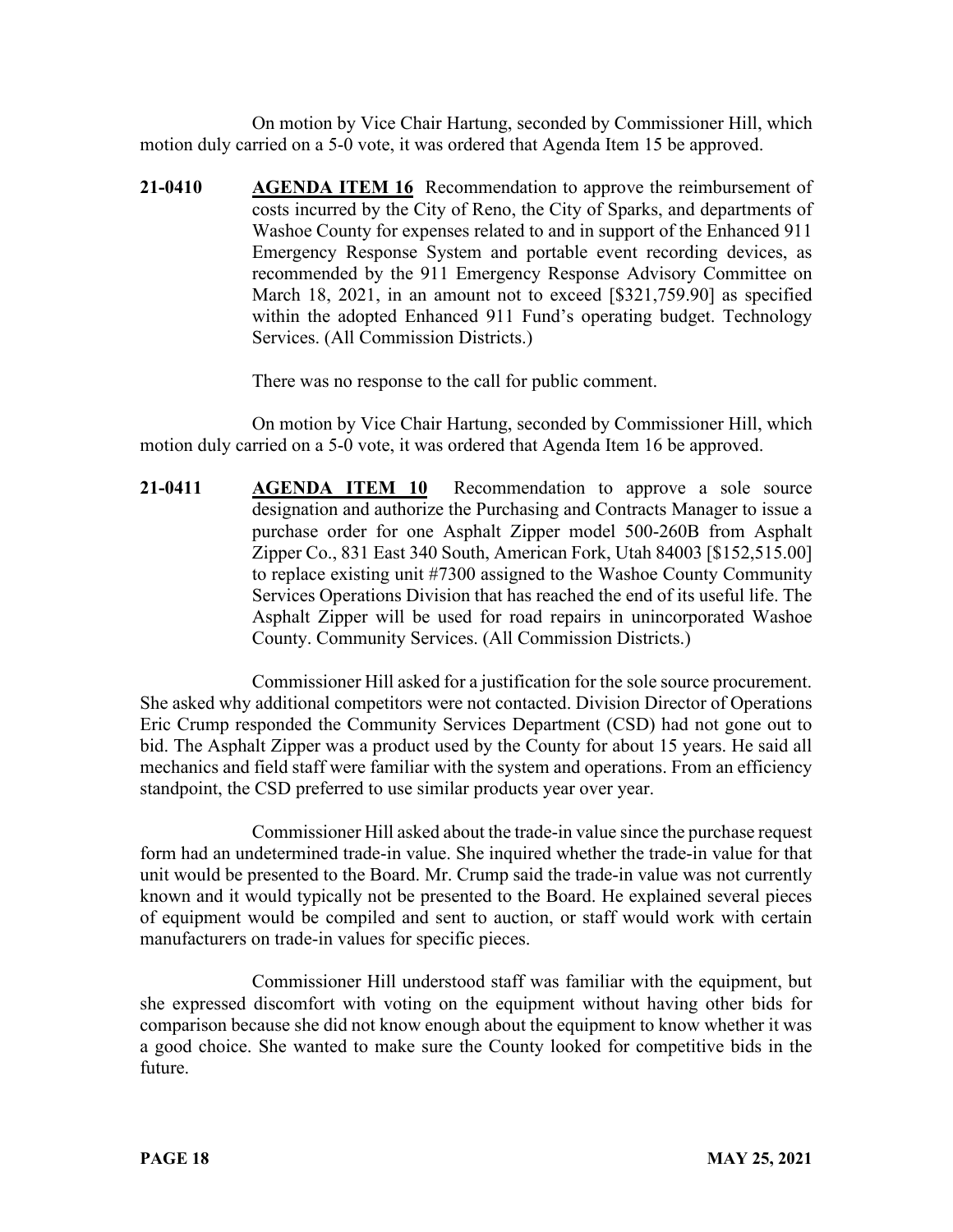Vice Chair Hartung said he respected Commissioner Hill's desire for comparison, but he knew there could be significant cost savings with continuance of those types of things. He did not think there was anything nefarious by staff, it was just an instance of being set up for a particular product, so offered to make a motion to support the purchase.

Commissioner Jung seconded the motion but acknowledged Commissioner Hill's comments about purchasing issues. She said the Board was lucky to have all the different subject matter experts, but staff needed to be aware that Commissioner Hill would closely examine each agenda item for purchasing issues. She commended Commissioner Hill for her efforts to change the purchasing culture to conform to generally accepted accounting and purchasing principles. She noted everyone needed to be held to the same standards to ensure tax dollars were not misappropriated.

Commissioner Hill clarified she was not accusing staff of anything nefarious; she just needed more information. She said she was learning along with the community when items such as this were reviewed.

Chair Lucey thought Commissioner Hill's comments were warranted because the purchase of items was only agendized when the items exceeded a dollar value above staff's purchasing authorization; it was prudent to look at them closely. He thought Mr. Brown, coming from the private sector, would agree the Board needed to review purchasing practices. He said contracts were sometimes not put out for bid because of a timing issue or for efficiency purposes. He acknowledged requesting bids produced extra work for staff, so they did not always want to do it, but that was not the right process and it did not serve the community. He said efficiency was a factor for this piece of machinery because staff knew how to operate it and retraining could sometimes be more costly, but that did not mean cost savings could not be achieved on another piece of equipment. He appreciated Commissioner Hill's comments which he thought were prudent. He did not think her questions were out of line, nor did he think she implied staff's actions were nefarious. He thought it was smart for the Commissioners to learn about different practices and procedures.

Vice Chair Hartung said some types of repairs were very time sensitive because of their location, such as repairs in Lake Tahoe which would be affected by strong seasonal weather. He noted the least expensive product was not always the best product in terms of longevity, so there were times when continuing with a proven product would produce a cost savings over time. He did not disagree with Commissioner Hill's comments and thought asking questions was prudent. He believed it was incumbent upon the Board to find efficiencies and better methodology whenever possible.

Chair Lucey asked staff to present additional information for any future purchasing agenda items. He said knowing staff's reasons for using a sole source contract and understanding alternative options would help the Commissioners to make decisions. He stated the Board had a responsibility to the general public, so it was important to ask questions and address all concerns about purchasing contracts.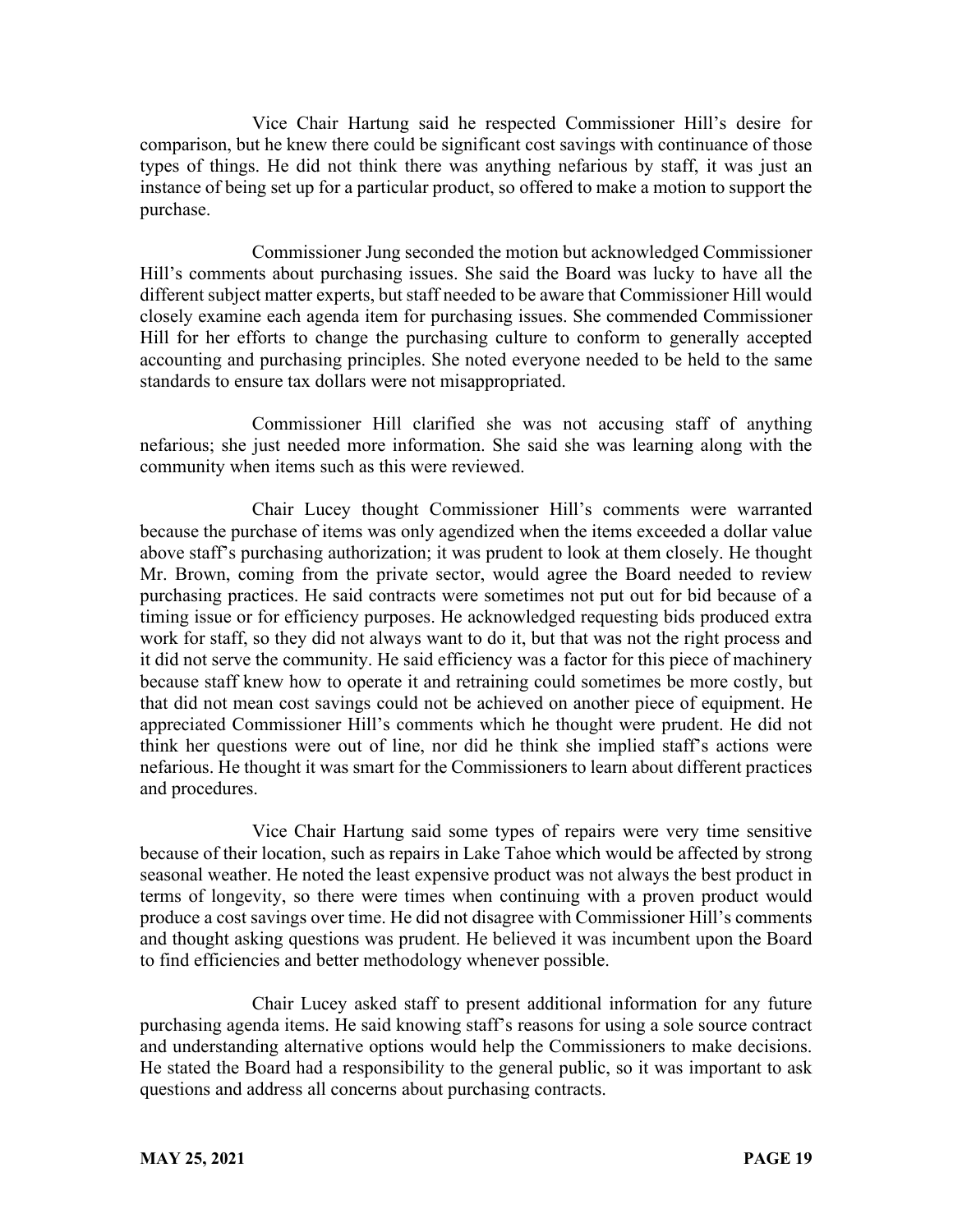On the call for public comment, Mr. Kenji Otto thanked Commissioner Hill for her observations. He said he had governmental purchasing experience and had always been required to provide justification for sole source purchases. He expressed surprise because the County did not require justification and suggested the Board implement a policy for that purpose. He said such a policy would prevent any issues or questions of impropriety.

On motion by Vice Chair Hartung, seconded by Commissioner Jung, which motion duly carried on a 4-1 vote with Commissioner Hill voting no, it was ordered that Agenda Item 10 be approved and authorized.

**21-0412 AGENDA ITEM 17** Discussion and direction to staff regarding legislation or legislative issues proposed by legislators, by Washoe County, Truckee Meadows Fire Protection District, or by other entities permitted by the Nevada State Legislature to submit bill draft requests, or such legislative issues as may be deemed by the Chair or the Board to be of critical significance to Washoe County. Manager's Office. (All Commission Districts.)

Chair Lucey stated each Commissioner had a packet with the information regarding timelines and tracking. He noted Commissioner Hill would provide the update.

Commissioner Hill pointed out there were two recommendations from staff, the first of which was to support annual behavior wellness checks for police officers. The second recommendation was related to Senate Bill (SB) 295, which was to revise provisions related to industrial insurance to allow people who received heart and lung benefits to double dip. SB295 would allow those individuals to go back into government services and triple dip on that benefit. She asserted this was a significant risk to the County because many of those individuals wanted to stay in government services and could decide not to collect that benefit, but this bill would allow them to do so. She opined it was a concern from a risk management perspective. She spoke about Assembly Bill (AB) 397, the Clerk's Bill, saying it was being worked on by staff and the Clerk, but expressed concern it would not be voted on; she would keep the Commissioners updated. SB263 was the election bill that would allow an individual to change their address without creating a new document with the Registrar of Voters, which was an issue related to multiple ballots being mailed to the same person. She said that bill failed but it could be placed into a larger election bill and still be supported. She mentioned to Commissioner Jung that AB345, which would legalize fentanyl testing strips, was moving forward but she was unsure if it would reach Governor Steve Sisolak's desk. She asserted many local activists were looking to support this bill to reduce death rates in the community.

Chair Lucey mentioned some of the bills that passed were worked on with staff as state issues that could affect Washoe County; AB1 and AB3 were supported by the Nevada Association of Counties (NACO) and supported by the County. He stated AB1 passed and had been signed by the Governor, which would provide education to all new legislators related to county government to ensure a broader understanding of local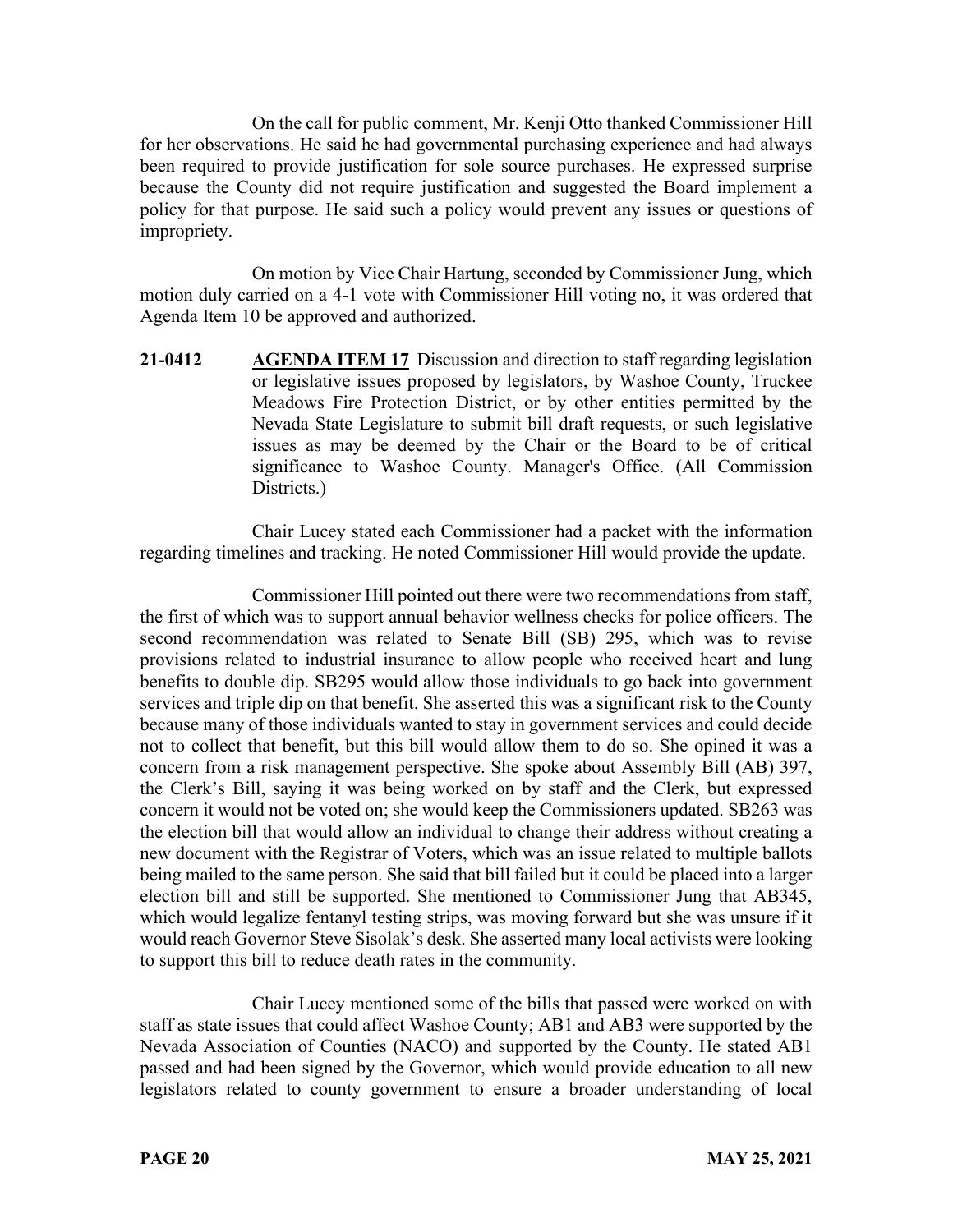government processes. AB33 was a bill that many County staff worked on including Human Services Agency (HSA) Director Amber Howell and the District Attorney's Office; his wife worked with HSA on this NACO-supported bill, which was passed and signed into law the previous week. He indicated this would allow paternity proceedings to move faster so children in the system would not stay in foster care for extended periods of time while waiting for their forever homes, which would save money. He stated the deadline for items to be out of the second house was midnight the previous Friday, and a bill that did not move out of the second house would die. He mentioned many bills died but were being reworked into other remaining bills. He asserted everything was out of lobbyists' hands at this time and everyone had to wait to see what would happen at the end of the week. He remarked it was an interesting session with many legislative issues, and the legislators received a lot of criticism, though they worked very hard. He asserted the bills were difficult to discuss and significant reading was involved for each bill. He thought legislators were diligent workers and public servants who had very difficult jobs. He commended their work on this session.

On the call for public comment, Ms. Annemarie Grant, via the Zoom app, sister of Thomas Purdy, spoke about following the legislative session. She expressed concern about Sergeant Corey Solferino being the lobbyist for the Washoe County Sheriff's Office as he was in charge when a man was asphyxiated at the jail, even though he asserted to the Legislature that they followed proper protocol. She believed the Board was opposed to AB253 about remote technology and opined the Board did not care what the community had to say.

Ms. Heidi Schunke was called to speak, but stated it was for a different agenda item.

On motion by Chair Lucey, seconded by Commissioner Hill, which motion duly carried on a 5-0 vote, it was ordered that the Washoe County Board of County Commissioners support AB336 and oppose SB295.

# **21-0413 AGENDA ITEM 18** Public Comment.

Mr. Kenji Otto noted the Health Insurance Portability and Accountability Act protected medical records but did prevent anyone from asking about medical information. He mentioned he previously lived in Elk Grove, California where city developers were required to build infrastructure before any houses could be built. He wondered whether the Board would consider a similar policy for Washoe County. He agreed with Commissioner Jung's statements about litter on the side of the highways. He suggested posting event signs on all four highway entrances to the County. He spoke about the traffic report for Crystal Canyon Boulevard.

Using the Zoom app, Ms. Heidi Schunke said states could lawfully mandate certain vaccines but not unapproved emergency use authorization medical products. She spoke about U.S. Constitution article 4 section 2 as well as the Food and Drug Administration's regulatory history. She referred to the Centers for Disease Control and